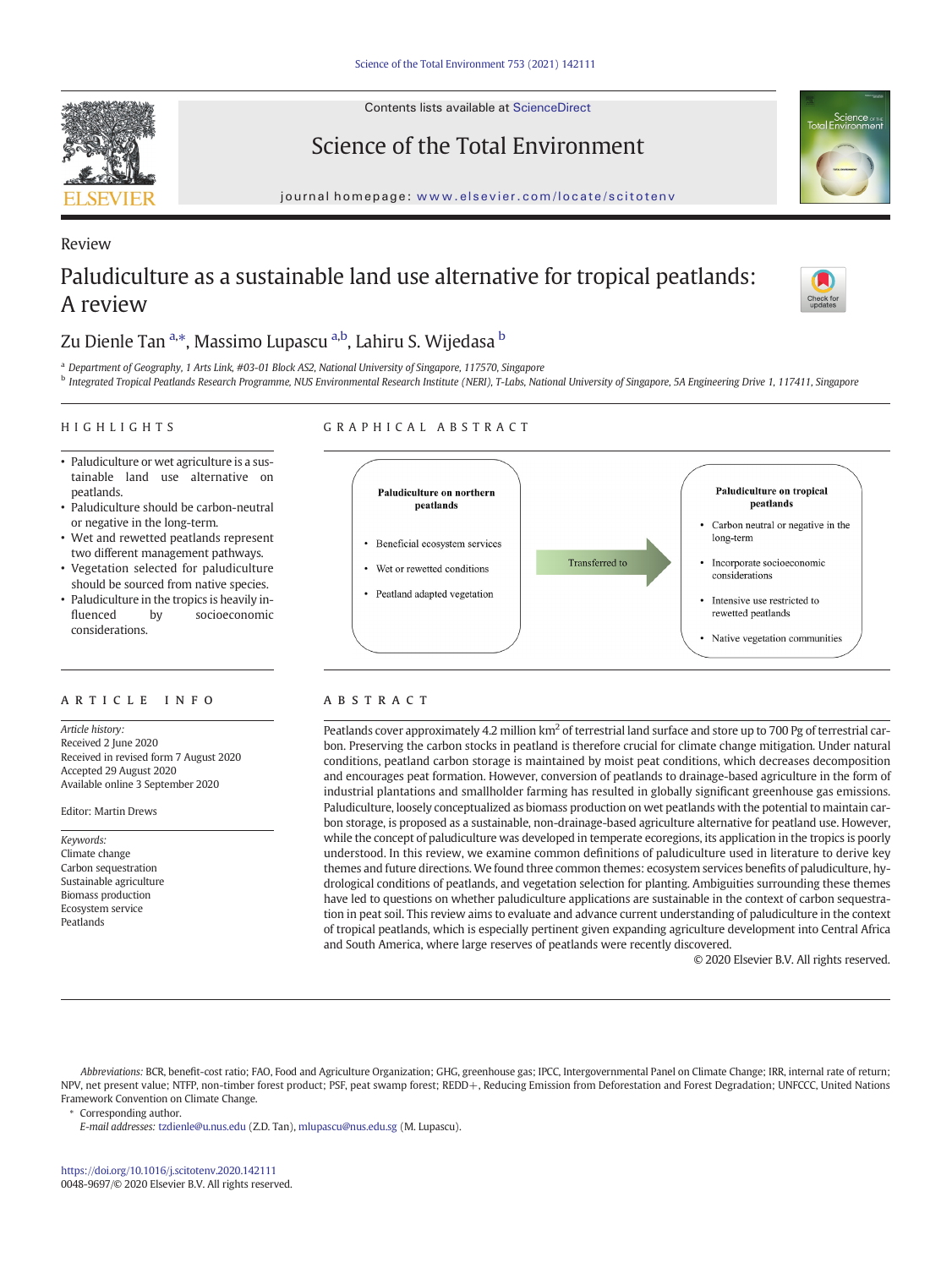## **Contents**

|  | 2.2. |  |  |  |  |  |
|--|------|--|--|--|--|--|
|  | 2.3. |  |  |  |  |  |
|  | 2.4. |  |  |  |  |  |
|  |      |  |  |  |  |  |
|  |      |  |  |  |  |  |
|  |      |  |  |  |  |  |
|  |      |  |  |  |  |  |
|  |      |  |  |  |  |  |
|  |      |  |  |  |  |  |

# 1. Introduction

Peatlands are carbon-rich wetlands formed from the reduced decomposition of vegetation biomass due to waterlogged anaerobic conditions [\(Page and Baird, 2016\)](#page-12-0). Globally, peatlands are distributed across all continents, varying in structure and function driven by local climate, vegetation, hydrology, and geomorphology. In the tropics, peat soils are generally classified as soils possessing approximately 50% carbon by dry weight ([Andriesse, 1988](#page-9-0); [Page and Baird, 2016\)](#page-12-0). Peatlands play an important role in regulating the carbon cycle. Although they cover ~3%, or 4.23 million km<sup>2</sup>, of Earth's surface land area ([Xu et al., 2018b\)](#page-13-0), they store an estimated 700 Pg of soil carbon, twice the amount stored in tropical forest trees [\(Bonn et al., 2016;](#page-9-0) [Page and Baird, 2016](#page-12-0); [Yu](#page-13-0) [et al., 2010\)](#page-13-0). Peatlands hold also ~10% of the global freshwater ([Joosten and Clarke, 2002\)](#page-11-0), and have important hydrological functions. These include providing 3.83% of all potable water stored in reservoirs ([Xu et al., 2018a\)](#page-13-0), attenuating flooding in nearby areas [\(Lupascu et al.,](#page-11-0) [2020b](#page-11-0)), contributing to river base flows [\(Bourgault et al., 2014](#page-9-0); [Hooijer, 2005\)](#page-10-0), maintaining groundwater levels in superficial aquifers ([Hooijer, 2005\)](#page-10-0), and buffering against saltwater intrusion ([Hooijer](#page-10-0) [et al., 2012a, 2012b](#page-10-0); [Silvius et al., 2000\)](#page-12-0). Additionally, peatlands also function as producers of biofuel energy, habitats for wildlife, archives of paleo-information, and cultural landscapes possessing aesthetics and spiritual values [\(Kimmel and Mander, 2010\)](#page-11-0). The protection of peatlands is therefore an urgent priority for climate change mitigation and conservation ([Leifeld and Menichetti, 2018;](#page-11-0) [Page et al., 2011\)](#page-12-0).

Peatlands are primarily threatened by industrial monoculture, small-scale agriculture, and forestry expansion that lead to long-term loss of their stored carbon [\(Lilleskov et al., 2019](#page-11-0); [Roucoux et al., 2017](#page-12-0); [Van Asselen et al., 2013;](#page-12-0) [Wijedasa et al., 2018\)](#page-13-0). Approximately 11% (509,000 km<sup>2</sup>) of global peatlands experienced some degree of degradation due to human activity, the majority of which are concentrated in the tropics (242,000 km<sup>2</sup>) ([Leifeld and Menichetti, 2018\)](#page-11-0). The first stage of establishing peatland agriculture often entails draining peatland to stabilize underlying peat and create dry conditions for plant growth [\(Comte et al., 2012;](#page-10-0) [Landry and Rochefort, 2012](#page-11-0)). The lowering of water table exposes peat to oxygen and facilitates previouslyinhibited aerobic bacterial decomposition of organic material, releasing vast quantities of stored carbon as  $CO<sub>2</sub>$  gas [\(Hooijer et al., 2012a](#page-10-0); [Wijedasa et al., 2017;](#page-13-0) [Wösten et al., 1997\)](#page-13-0). It is estimated that  $CO<sub>2</sub>$  emission from drainage in Southeast Asia alone amounts to approximately 1.3–3.1% of emission from global fossil fuel combustion ([Hooijer et al.,](#page-10-0) [2010;](#page-10-0) [Wijedasa et al., 2018](#page-13-0)), and more than 900 g  $CO_2$  m<sup>-2</sup> year<sup>-1</sup> are emitted for every 10 cm of drainage [\(Couwenberg et al., 2010](#page-10-0)). Following drainage, high rates of decomposition, consolidation (i.e. settling) and compaction cause the peat surface to subside below its original elevation. Initial subsidence is approximately 1–1.5 m in the first five years post-drainage [\(Hooijer et al., 2012a;](#page-10-0) [Hoyt et al., 2020\)](#page-10-0), upon which biological decomposition becomes the predominant driver of longer-term subsidence at a rate of 5 cm per year ([Andriesse, 1988](#page-9-0); [Hooijer et al., 2012a](#page-10-0); [Hoyt et al., 2020;](#page-10-0) [Wösten et al., 1997;](#page-13-0) [Wijedasa](#page-13-0) [et al., 2018\)](#page-13-0). Drainage also increases fire susceptibility and leaching, thereby driving additional carbon loss ([Hergoualc'h and Verchot,](#page-10-0) [2011](#page-10-0); [Moore et al., 2013](#page-11-0); [Turetsky et al., 2015](#page-12-0); [Waddington and Price,](#page-12-0) [2000](#page-12-0)). In the tropics, approximately 1.48 Pg  $CO<sub>2</sub>$  are emitted annually from degraded peatlands through the processes of oxidation, leaching, and biomass burning [\(Leifeld and Menichetti, 2018](#page-11-0)), with the amount of carbon lost contingent upon the type of land use change and management practices [\(Couwenberg et al., 2010;](#page-10-0) [Hergoualc'h and Verchot,](#page-10-0) [2011;](#page-10-0) [Murdiyarso et al., 2010](#page-11-0)).

Presently the conversion of peat swamp forest (PSF) for economic development is especially accentuated in Southeast Asia ([Gaveau](#page-10-0) [et al., 2019;](#page-10-0) [Miettinen et al., 2012](#page-11-0); [Wijedasa et al., 2018\)](#page-13-0). Satellite estimates indicate that 50% of forested peatlands in Peninsular Malaysia, Sumatra, and Borneo had been converted to industrial plantations and other forms of managed systems such as smallholder agriculture by 2015; a stark contrast against 1990 where only 11% of peatlands were converted ([Miettinen et al., 2016](#page-11-0); [Wijedasa et al., 2018\)](#page-13-0). Between 1990 and 2010, conversion of PSF to smallholder agriculture and oil palm plantations in Southeast Asia released  $1.46-6.43$  Pg of CO<sub>2</sub>, with another projected 4.43-11.45 Pg  $CO<sub>2</sub>$  emitted by 2030 under current development trajectories [\(Wijedasa et al., 2018](#page-13-0)). In other parts of the tropics such as South America and Africa, newly-discovered peatlands are being threatened by mining and hydropower dam operations, oil and gas extraction, road construction, habitat fragmentation, and climate change ([Dargie et al., 2019;](#page-10-0) [Draper et al., 2014;](#page-10-0) [Lilleskov et al., 2019](#page-11-0); [Murdiyarso et al., 2019\)](#page-11-0).

The role of peatland carbon storage in climate change mitigation has led to an interest in managing peatlands sustainably to protect underlying carbon stock [\(Hermanns et al., 2017\)](#page-10-0). This include efforts to restore and rehabilitate degraded or abandoned peatlands through revegetation ([Dohong et al., 2018;](#page-10-0) [Hytönen et al., 2018\)](#page-11-0). An oft-proposed method is to manage the land under paludiculture [\(Fig. 1\)](#page-2-0). Paludiculture is loosely defined as the "sustainable production of biomass on wet and rewetted peatlands" ([Wichtmann and Joosten,](#page-13-0) [2007\)](#page-13-0), where biomass refers to any form of material derived from biological origins. Although the use of wet peatland resources dates back many decades, the application of the term 'paludiculture' is a recent phenomenon. Given the importance of peatlands as carbon sinks, sustainably using peatlands entails maintaining a neutral carbon balance, with long-term prospects of turning these ecosystems into carbonnegative sinks ([Wichtmann and Wichmann, 2011\)](#page-13-0). This goal is reflected in the adoption of paludiculture in climate change-related policies by organizations such as the Ramsar Convention on Wetlands and FAO ([Wichtmann and Couwenberg, 2013\)](#page-13-0).

Despite its expanding usage, paludiculture as a concept lacks clear guiding principles. The literature on sustainable agriculture has long recognized the ambiguities in defining broad concepts, such as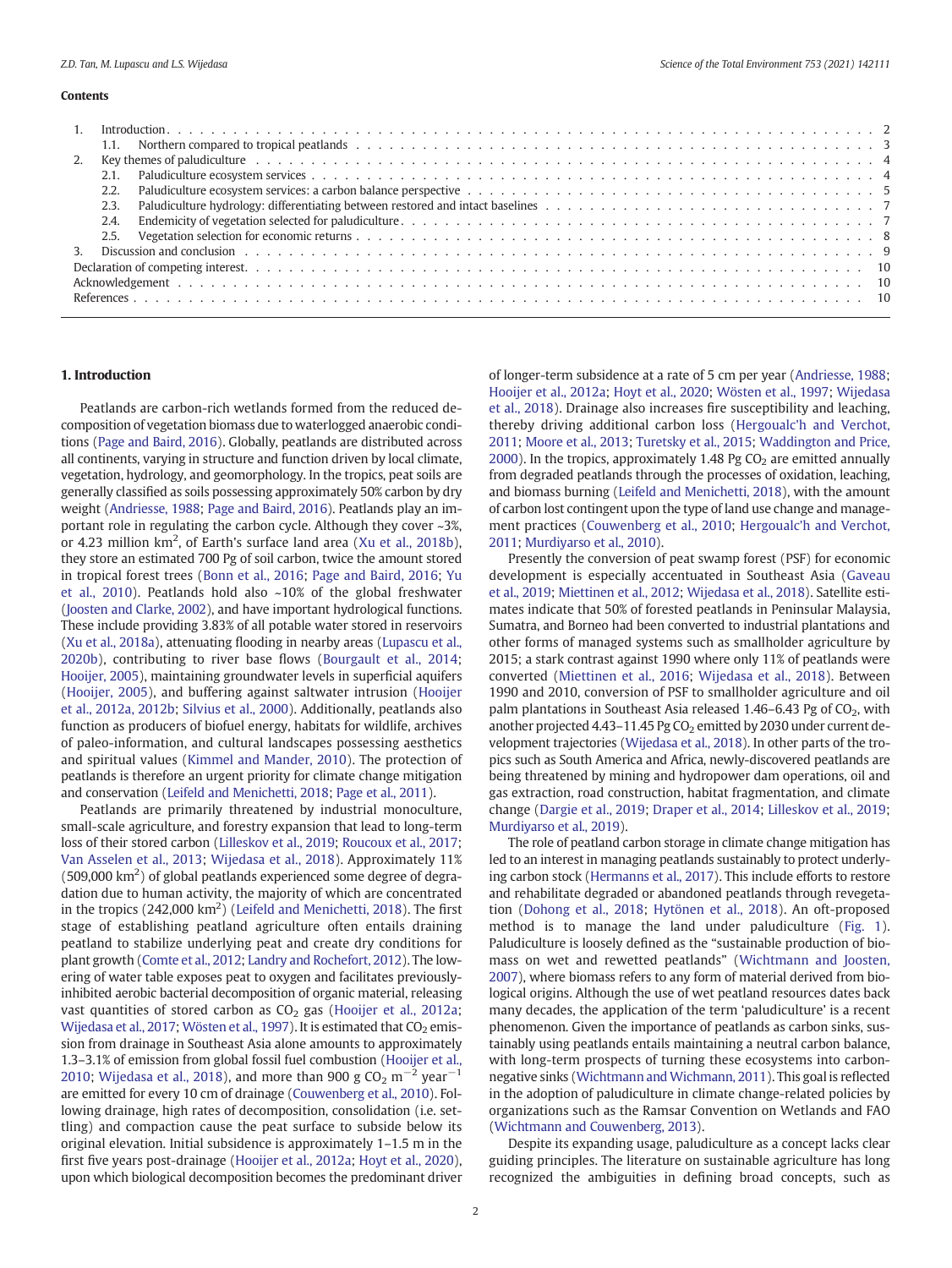<span id="page-2-0"></span>

Fig. 1. Peat landscape gradient. Paludiculture land uses range along a continuum of vegetation types and complexity, hydrological intactness, and land use intensity.

sustainability in agriculture, that vary based on the environmental, socio-economic, and political context ([Pannell and Schilizzi, 1999\)](#page-12-0). Such variations can promote debates and highlight synergies between different schools of thought, which is key to advancing a concept ([Velten et al., 2015\)](#page-12-0). Nevertheless, concerns have been raised about the misappropriation of paludiculture to peatland-degrading practices such as partial drainage or higher water table systems with net positive carbon balance, thus eroding the ecological integrity and long-term existence of peatlands ([Budiman et al., 2020;](#page-9-0) [Giesen, 2013;](#page-10-0) [Giesen and](#page-10-0) [Sari, 2018;](#page-10-0) [Sari et al., 2018;](#page-12-0) [Tata, 2019](#page-12-0); [Taylor et al., 2019\)](#page-12-0). It is through critical examination of the common definitions and application of paludiculture that we can unravel perceptions and priorities about the concept and assess how these definitions influence practice and research.

This review aims to answer the following questions: what is paludiculture and what are our current knowledge regarding the potential application of paludiculture in the tropics? We examine existing paludiculture definitions to derive key themes and highlight contentious points. We then review the current literature about peatlands and paludiculture within the framework of the key themes. Due to a scarcity of paludiculture research from the tropics, we draw upon research conducted in northern peatlands – which have a longer history of paludiculture development and potential influence on current definitions – where relevant, to identify areas of research gaps for tropical paludiculture. Finally, we provide recommendations for future paludiculture research in the tropics.

## 1.1. Northern compared to tropical peatlands

The development of paludiculture is grounded in research from northern peatlands. Biophysical, meteorological, and socioeconomic differences between ecoregions makes it challenging to transfer a concept from northern latitudes to the tropics. Understanding the commonalities and disparities between northern and tropical peatlands is a crucial first step for determining the extent that paludiculture is applicable to the tropics and future research priorities (Table 1).

Peatlands, in general, share several characteristics: they are wetland ecosystems with more carbon input than output and act as long-term carbon sinks, the function of which can be rapidly reversed by disruptions to the hydrology and surface vegetation [\(Joosten and Clarke,](#page-11-0) [2002\)](#page-11-0). Although [Bacon et al. \(2017\)](#page-9-0) argued that peatlands are governed by the same processes at large between the north and the tropics, there exist clear distinctions between the ecoregions. The majority of the world's peatlands occur in the northern hemisphere, encompassing both boreal and temperate regions. In low relief (i.e. poor draining) environments, such as those found in Europe, North America, and Russia, peatlands form under conditions of high precipitation and low temperature [\(Page et al., 2009\)](#page-12-0). Both boreal and temperate peatlands are predominantly formed from bryophytes and graminoids, displaying slower rates of accumulation and decomposition relative to the tropics ([Frolking et al., 2001;](#page-10-0) [Wieder and Vitt, 2006](#page-13-0)). Global estimates indicate that northern peatlands cover 3,794,000  $\text{km}^2$ , but only store 448.9 Gt C at a density of approximately 118,318 t C km<sup> $-2$ </sup> ([Leifeld and Menichetti,](#page-11-0)

#### Table 1

Characteristics of boreal, temperate, and tropical peatlands.

| Characteristics                                  | Boreal                                                                                                                                                                              | Temperate                                                                                                                                                                           | Tropical                                                                                                               |
|--------------------------------------------------|-------------------------------------------------------------------------------------------------------------------------------------------------------------------------------------|-------------------------------------------------------------------------------------------------------------------------------------------------------------------------------------|------------------------------------------------------------------------------------------------------------------------|
| Topography<br>Predominant<br>vegetation<br>types | Located on low and high altitudes<br>Bryophytes (e.g. <i>sphagnum</i> , moss), graminoids (e.g.<br>sedges)                                                                          | Located on low and high altitudes<br>Bryophytes (e.g. sphagnum, moss), graminoids (e.g.<br>sedges)                                                                                  | Predominantly located on lowlands<br>Woody tropical trees                                                              |
| Climate                                          | Cooler temperatures; precipitation rate greater than<br>evapotranspiration rate                                                                                                     | Seasonal fluctuations in temperature and humidity;<br>precipitation rate less than evapotranspiration rate                                                                          | Constant high temperature and humid<br>environment; high precipitation and<br>evapotranspiration rate                  |
| Physical and<br>geochemical<br>characteristics   | Range from nutrient-poor ombrotrophic bogs to<br>nutrient-rich minerotrophic fens; slower decomposition<br>and accumulation rate; lower hydraulic conductivity;<br>low bulk density | Range from nutrient-poor ombrotrophic bogs to<br>nutrient-rich minerotrophic fens; slower decomposition<br>and accumulation rate; lower hydraulic conductivity;<br>low bulk density | Nutrient-poor; accelerated<br>decomposition and accumulation<br>rate; high hydraulic conductivity; low<br>bulk density |
| Biodiversity                                     | Low but specialized biodiversity specific to peatland<br>types                                                                                                                      | Low but specialized biodiversity specific to peatland<br>types                                                                                                                      | High biodiversity, many of which can<br>co-habit in other ecosystem types                                              |
| Population size                                  | Relatively population-sparse landscapes                                                                                                                                             | Relatively population-sparse landscapes                                                                                                                                             | Relatively population-dense<br>landscapes                                                                              |
| Major drivers of<br>degradation                  | Peat mining, grazing, biomass production, drainage                                                                                                                                  | Peat mining, grazing, biomass production, drainage                                                                                                                                  | Deforestation, agriculture, drainage                                                                                   |
| Examples of<br>peatland type                     | Bogs, fens                                                                                                                                                                          | Bogs, fens, alluvial mires                                                                                                                                                          | Peat swamp forests                                                                                                     |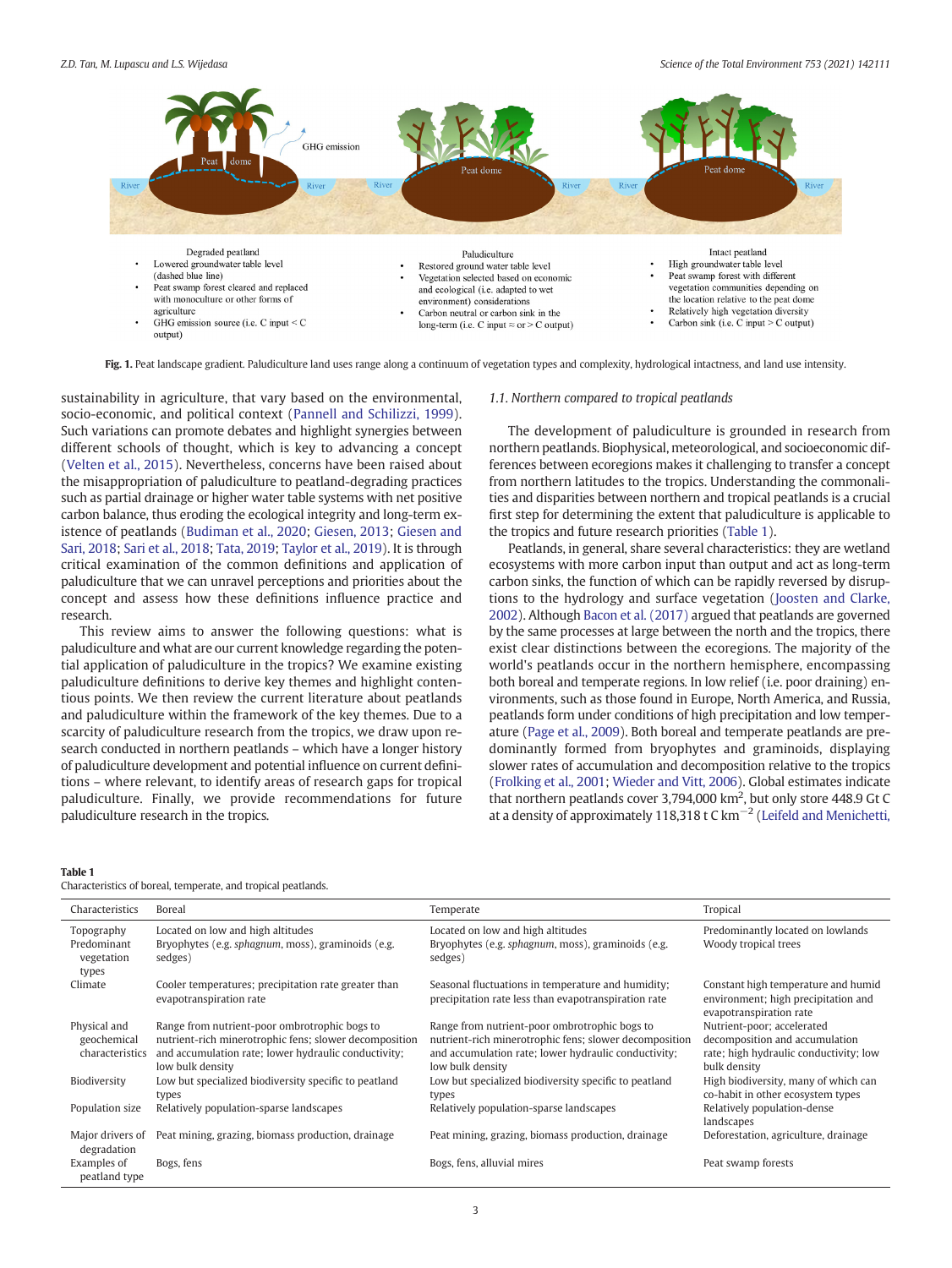[2018\)](#page-11-0). Despite majority of peatland area being found in the boreal ecoregion, paludiculture research is concentrated on temperate peatlands. Hence, for the rest of this review, 'northern peatlands' will be used synonymously with temperate peatlands.

Tropical peatlands are mostly found in the lowlands, often located between river bodies and near the coast. While some higher altitude tropical peatlands do exist, their conversion to agriculture is limited. Tropical peatlands are dominated by woody trees with greater primary productivity, resulting in rapid rates of peat soil formation [\(Wüst et al.,](#page-13-0) [2007](#page-13-0)). This process is contrasted by accelerated decomposition rates under a high temperature climate, causing degraded tropical peatlands to contribute more substantially to global GHGs emissions [\(Page and](#page-12-0) [Baird, 2016;](#page-12-0) [Page et al., 2009](#page-12-0)). Although tropical peatlands cover only 587,000  $km^2$ , they store 119.2 Gt C at a density per unit area of 203,066 t C km<sup>-2</sup> [\(Leifeld and Menichetti, 2018\)](#page-11-0).

The different origin of peat-forming plants between northern (i.e. moss/sedge) and tropical peatlands (i.e. woody trees) further results in variations in peat characteristics and responses to disturbances. Tropical PSF trees possess extensive root structures creating large pore spaces, leading to higher hydraulic conductivity and lower bulk density near the surface, and greater water retention capacity in depths of more than 50 cm ([Page et al., 2009;](#page-12-0) [Wösten and Ritzema, 2001](#page-13-0)). Similar patterns of hydraulic conductivity and bulk density are also found in northern peatlands, albeit in smaller magnitudes due to smaller pore spaces. On average tropical peat bulk density can exceed 0.2 g  $cm^{-3}$  for sapric peat ([FAO, n.d.\)](#page-10-0) and hydraulic conductivity varies between 0.001 and 13.9 m day−<sup>1</sup> depending on land use [\(Kurnianto et al., 2019\)](#page-11-0), whereas the bulk density and unsaturated hydraulic conductivity of northern peatlands are 0.02–0.254 g  $cm^{-3}$  and 0.07–1.04 m day<sup>-1</sup>, respectively ([Rezanezhad et al., 2016](#page-12-0)). When disturbed, positive feedback between drainage, tree-clearing, and fires induce vegetation composition to shift towards more fire-prone grasses and flood-tolerant ferns in the tropics, thereby exacerbating disturbance risks ([Hoscilo et al., 2011](#page-10-0); [Miettinen et al., 2013;](#page-11-0) [Page et al., 2009\)](#page-12-0). Vegetation shift towards vascular plants as opposed to bryophytes due to drainage and peat mining disturbances is observed in northern peatlands [\(Girard et al., 2002](#page-10-0); [Lachance and Lavoie, 2004](#page-11-0)). These dynamics pose challenges for restoring peatlands and their ecological functions: Estimates indicate that peat accumulation may be restored after 20 years in bryophytedominated temperate peatlands [\(Graf et al., 2012](#page-10-0); [Lucchese et al.,](#page-11-0) [2010\)](#page-11-0), whereas the process has not been studied and could take longer in the tropics depending on tree species ([Budiman et al., 2020](#page-9-0); [Harrison](#page-10-0) [et al., 2020\)](#page-10-0).

Another unique characteristic of tropical peatlands is the complexity of PSFs and associated biodiversity. Over 1400 plant species ([Giesen,](#page-10-0) [2013;](#page-10-0) [Giesen et al., 2018;](#page-10-0) [Posa et al., 2011](#page-12-0)) and 700 fauna species ([Posa et al., 2011\)](#page-12-0) have been documented in Southeast Asia PSF alone, compared to more depauperate, but specialized species found in northern peatlands ([Joosten and Clarke, 2002;](#page-11-0) [Warner and Asada, 2006\)](#page-12-0). For example, a review of Canadian peatland plant species yielded 711 species, with the majority being herbaceous species and bryophytes ([Warner and Asada, 2006](#page-12-0)). Surveys of a temperate Himalayan peatland found 460 plant species and 165 bird species, some of which are listed as threatened ([O'Neill et al., 2020\)](#page-11-0). In comparison, much of the ecology and diversity of tropical peatlands remains understudied, particularly for recently discovered areas in the Congo Basin [\(Dargie et al., 2019](#page-10-0); [Xu et al., 2018b\)](#page-13-0) and South America [\(Gumbricht et al., 2017](#page-10-0); [Lähteenoja and Page, 2011;](#page-11-0) [Lilleskov et al., 2019;](#page-11-0) [Murdiyarso et al.,](#page-11-0) [2019;](#page-11-0) [Roucoux et al., 2017](#page-12-0)).

Aside from biophysical differences, the development of peatlands in different ecoregions has followed slightly disparate pathways. Peat mining for biofuel production and livestock grazing are documented extensively in northern ecoregions. In places such as Eastern Europe, large areas of peatlands have been abandoned after the peat extraction industry declined [\(Joosten et al., 2012](#page-11-0)). Currently, agricultural use of peatland is ongoing in Europe, North America, and Southeast Asia. Unlike its northern counterparts, tropical peatlands have attracted concerns for the extent, scale and speed by which they are converted to industrial monoculture, especially in Southeast Asia [\(Dohong et al., 2017](#page-10-0); [Joosten et al., 2012;](#page-11-0) [Miettinen et al., 2012](#page-11-0)). Large-scale biomass production such as oil palm (Elaeis guineensis Jacq.) and pulpwood plantations has received the bulk of attention due to their destructive impacts on the carbon stock of peatlands [\(Evans et al., 2019;](#page-10-0) [Hooijer et al., 2010](#page-10-0); [Miettinen et al., 2012](#page-11-0); [Murdiyarso et al., 2019](#page-11-0)). Moreover, unlike the low population density of northern areas, relatively high population density in parts of the tropics may result in land use competition against paludiculture [\(Lilleskov et al., 2019\)](#page-11-0). Practitioners should take these unique characteristics of tropical PSF into consideration to guide paludiculture projects and research.

# 2. Key themes of paludiculture

As paludiculture is a nascent but rapidly growing concept, there are great uncertainties about what it is. We noted that the overarching definition of paludiculture as the "sustainable production of biomass on wet and rewetted peatlands" [\(Wichtmann and Joosten, 2007\)](#page-13-0) can refer simultaneously to a set of management practices, a form of land use, and/or an agriculture system. Closer examination of how paludiculture is defined in the literature reveals three overlapping themes (Table 2): paludiculture ecosystem services (Sections 2.1 and 2.2), the hydrological conditions of peatlands ([Section 2.3](#page-6-0)), and the endemicity of vegetation selected for paludiculture [\(Section 2.4\)](#page-6-0). There is, however, limited consensus on how these themes are applied in practice. We elaborate on the key themes and points of contention below:

# 2.1. Paludiculture ecosystem services

Ecosystem services benefits ([Millennium Ecosystem Assessment,](#page-11-0) [2003\)](#page-11-0) is a frequently cited theme in defining paludiculture's normative goals. Strong emphasis is placed on provisioning services such as

#### Table 2

Examples of the key themes and overlapping definitions that highlight the characteristics of paludiculture. Bolded texts highlight the parts of the definitions that correspond to the theme.

| Theme                                     | Paludiculture characteristics                                                                                                                                                        | Example                                                                                                                                                                                                                                                                                                                                                      |
|-------------------------------------------|--------------------------------------------------------------------------------------------------------------------------------------------------------------------------------------|--------------------------------------------------------------------------------------------------------------------------------------------------------------------------------------------------------------------------------------------------------------------------------------------------------------------------------------------------------------|
| Ecosystem<br>services of<br>paludiculture | Paludiculture can provide<br>multiple ecosystem services.                                                                                                                            | "Paludiculture, defined as 'the<br>agricultural use of wet and<br>rewetted peatlands', can contribute<br>to the mitigation of agricultural<br><b>GHG emissions</b> but still allow the<br>production of renewable raw<br>materials and thus offer an<br>economically viable alternative for<br>farmers" (Schlattmann and Rode,<br>$2019$ ).                  |
| Peatland<br>hydrological<br>condition     | Paludiculture should only be<br>practiced on rewetted<br>peatlands<br>Paludiculture can be<br>practiced on intact and<br>rewetted peatlands                                          | "[] cultivating wetland plants as<br>biomass crops on reflooded<br>peatlands to reduce [GHG]<br>emissions and mitigate climate<br>change" (Ren et al., 2019).<br>"Paludiculture has been identified<br>as an alternative management<br>strategy consisting [of] the<br>cultivation of biomass on wet and<br>rewetted peatlands" (Silvestri<br>et al., 2017). |
| Source of<br>vegetation                   | Any vegetation that can<br>tolerate general wetland<br>conditions are suitable as<br>paludiculture crop<br>Paludiculture crops need to<br>be sourced from native<br>peatland species | "Paludiculture [] is agriculture<br>on wet or rewetted peatlands, with<br>cultivation of <b>wetland species</b> []<br>in a way that preserves the peat<br>body" (Temmink et al., 2017).<br>"The rehabilitation of [PSFs] using<br>native peatland tree species, also<br>known as paludiculture" (Tata<br>et al., 2018).                                      |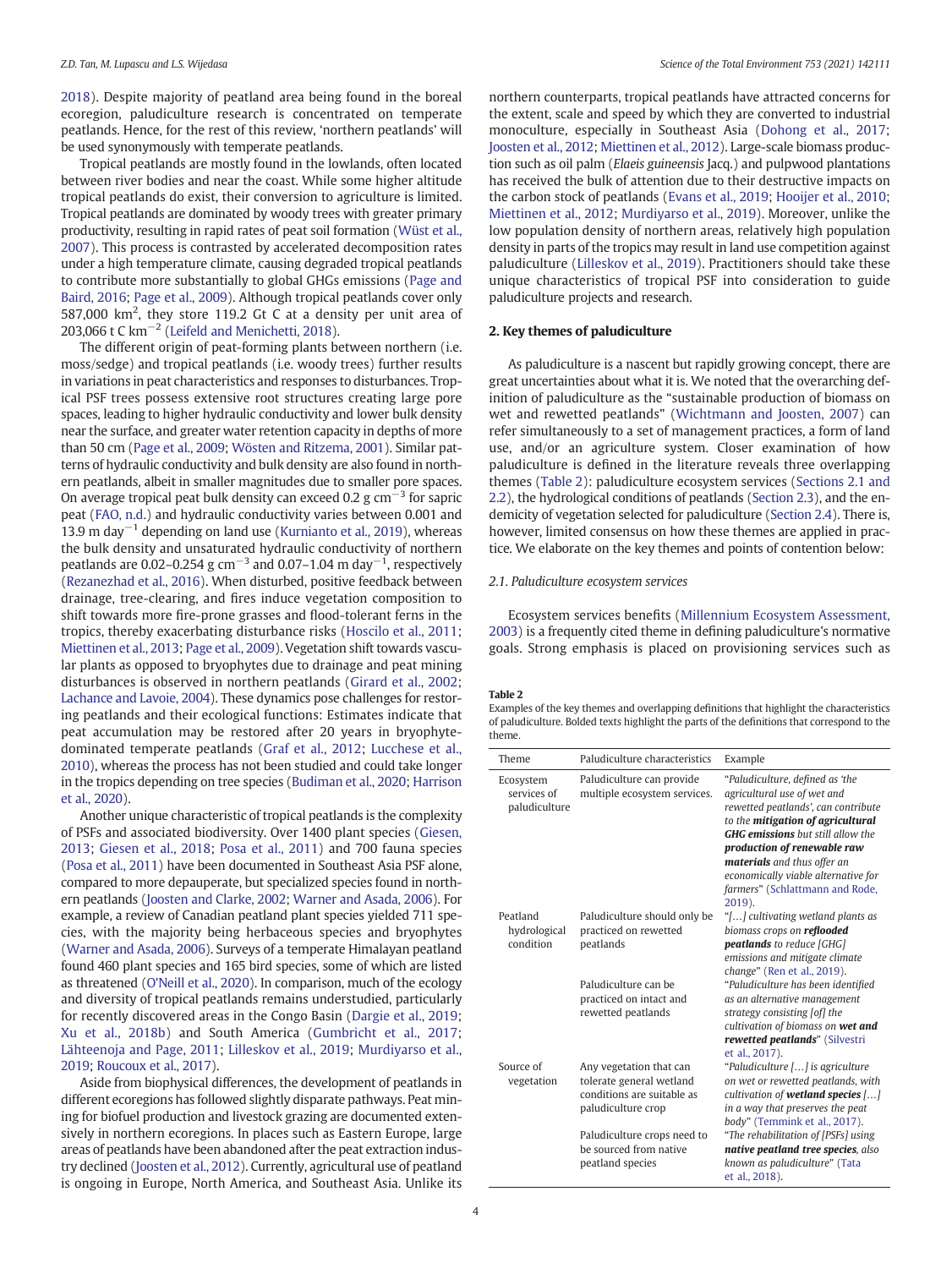biomass production [\(Pouliot et al., 2015](#page-12-0); [Wichmann, 2017](#page-13-0)) and regulatory services such as greenhouse gas (GHG) emission reduction ([Surahman et al., 2018;](#page-12-0) [Vroom et al., 2018](#page-12-0)). Supporting and cultural ecosystem services are cited less in definitions and rarely the subject of study. Although the measurement and valuation of ecosystem services have been extensively researched for wetlands, little has been done for peatlands under paludiculture management, much less ways to translate these services into policies [\(Wichmann et al., 2016\)](#page-13-0). The holistic valuation of ecosystem services, including supporting and cultural services, in economic terms is crucial towards forming policies that promote paludiculture, but which is difficult due to their non-consumptive nature ([Bonn et al., 2016](#page-9-0); [Wichmann et al., 2016](#page-13-0)). Accounting for these ecosystem services is further complicated by the ambiguous inclusion of paludiculture under general peatland restoration or rehabilitation efforts, which may include non-paludiculture production systems such as mixed-rubber agroforestry or small-scale drainage-based crops such as vegetables [\(Giesen and Sari, 2018](#page-10-0); [Tata, 2019\)](#page-12-0).

Cultural services reflect how communities value and perceive peatlands, which can act as an opportunity or obstacle for implementing paludiculture in relatively population-dense areas ([Comberti et al.,](#page-10-0) [2015](#page-10-0); [Giesen and Sari, 2018;](#page-10-0) [Thornton, 2017](#page-12-0)). Paludiculture may align with traditional, small-scale practices, thus generating knowledge for the management of peatlands in a way that sustain ecosystem functions and processes in the long-term. For example, indigenous communities such as the Urarina nation in Peru developed a unique set of terminology for distinguishing peatlands by their underlying hydrology, topography, and vegetation ([Schulz et al., 2019a](#page-12-0)). This knowledge can inform future land use mapping and landscape-scale carbon measurements by providing finer-scale and contextualized land cover classifications. Likewise, peatland communities in Sumatra, Indonesia, practiced the timber harvesting method of ongka – a combination of wooden sleigh and rails sometimes accompanied by a small-scale canal system – to transport logged woods out of PSFs [\(Kuniyasu, 2002](#page-11-0)). The traditional system had less impact on the PSF compared to commercial methods of logging and transport. Such practices and knowledge are developed and refined after decades of coexistence with peatlands and can serve to inform modern management. Other overlooked dimensions of cultural ecosystem services that can align with paludiculture systems include rural development, health, land tenure, paleo-ecological knowledge, and gender equity ([Gasparatos et al., 2011;](#page-10-0) [Joosten and Clarke, 2002](#page-11-0)). However, as these cultural services are non-tangible and non-consumptive ([Wichmann et al., 2016\)](#page-13-0), they are often disregarded in market valuation and ecosystem services assessments, leading to the erosion of cultural values and ultimately, the peatland environment.

Different methods of accounting for ecosystem services have been developed depending on the type of service. [Wichmann et al. \(2016\)](#page-13-0) proposed using market values to capture provisioning services, replacement or damage costs for regulating services, whereas cultural services dependent on decisions involving individual perceptions and choices are calculated through contingent valuation and choice experiments ([Turner et al., 2016](#page-12-0); [Wichmann et al., 2016\)](#page-13-0). Valuing cultural services is also necessarily context-specific. [Schaafsma et al. \(2017\)](#page-12-0) noted that although traditional Dayak cultivation practices do not rely strongly on canals, community members were against building canal blocks for peatland rewetting due to perceived flood risk. They were unlikely to engage in alternative land uses such as paludiculture unless benefits can be directly accrued to the communities and enhance selfsufficiency. To take another example, the ongka system did not damage PSF when logging intensities were restricted to small-scale local use. But when the same system was applied for large-scale industrial logging, it led to the removal of vast quantities of trees, often prior to natural regeneration, resulting in longer term and more extensive degradation. Moving beyond a static view of ecosystem services, temporal, geographical, and scalar changes also need to be incorporated into the valuation processes [\(Wichmann et al., 2016\)](#page-13-0) – for example, paludiculture systems can create additional values for the communities in the future after the biomass is ready for harvest.

Following the valuation of ecosystem services, questions have been raised regarding methods to translate ecosystem services into tangible policies. Presently most policies focused on accounting for carbon loss arising from land use changes. An example is the [Intergovernmental](#page-11-0) [Panel on Climate Change \(2014\)](#page-11-0) amendment to the 2006 national GHG inventories guidelines, which acknowledged paludiculture as a specific type of activity on rewetted organic soil. Yet the narrow emphasis on carbon can result in the undervaluation of other paludiculturerelated ecosystem services ([Comberti et al., 2015\)](#page-10-0). Efforts are underway to develop more holistic methods of accounting for all ecosystem services types, including co-benefits and trade-offs between services. An example is the bundling or layering ecosystem services for markets ([Lau, 2013\)](#page-11-0). The former creates market packages for multiple ecosystem services generated from paludiculture; the latter is concerned with separating and marketing individual ecosystem services [\(Bonn et al., 2014](#page-9-0); [Lau, 2013](#page-11-0); [Reed et al., 2017](#page-12-0)).

Thus far few markets exist for peatland ecosystem services and most of them are concentrated within northern peatlands, an example being the UK Peatland Code certification targeted towards peatland restoration for climate benefits [\(Bonn et al., 2014\)](#page-9-0). There are, however, existing carbon market instruments, such as carbon credits or carbon taxes, that can be applied to peatlands and paludiculture ([Bonn et al., 2014\)](#page-9-0), although these require a better understanding of the mechanisms regulating ecosystem carbon balance to sufficiently capture the carbon values of peatland.

# 2.2. Paludiculture ecosystem services: a carbon balance perspective

At the national and international level, substantial interests exist to develop paludiculture for reducing GHGs emissions and increasing carbon storage as ecosystem services. The potential of paludiculture to fulfill the REDD+ and UNFCCC requirements is frequently cited ([Murdiyarso et al., 2019](#page-11-0); Sofi[yuddin et al., 2012;](#page-12-0) [Tata and Susmianto,](#page-12-0) [2016\)](#page-12-0), although this is contingent upon multiple factors such as: groundwater table level, the type of GHG considered, the dominant vegetation, and management practices [\(Couwenberg et al., 2011\)](#page-10-0).

One mechanism for GHGs reduction in paludiculture is through the process of rewetting: reinstating groundwater table level to reduce aerobic peat decomposition [\(Furukawa et al., 2005](#page-10-0); [Hergoualc'h and](#page-10-0) [Verchot, 2011](#page-10-0); [Karki et al., 2014, 2016](#page-11-0); [Page and Baird, 2016](#page-12-0)). In reality, the dynamic between groundwater table and GHG emission is complex. For example, anaerobic conditions can substantially decrease  $CO<sub>2</sub>$  emission, but support root respiration and the egression of  $CO<sub>2</sub>$  [\(Jauhiainen](#page-11-0) [et al., 2016\)](#page-11-0). Emission reduction may also be offset by increases in  $CH<sub>4</sub>$ emissions due to methanogenesis, or the decomposition of organic matter under anaerobic conditions [\(Couwenberg et al., 2010;](#page-10-0) [Furukawa](#page-10-0) [et al., 2005](#page-10-0)). CH<sub>4</sub> is a more potent GHG than  $CO<sub>2</sub>$  but has received less attention within tropical peatland research as it is not typically released from peat surface [\(Couwenberg et al., 2010](#page-10-0); [Pangala et al., 2013\)](#page-12-0) and tropical peatlands are assumed to produce less  $CH<sub>4</sub>$  compared to northern peatlands ([Jauhiainen et al., 2008](#page-11-0)). Recent studies identifying alternative sources of CH4 from tropical peatlands and model estimates indicate, however, that tropical peatlands may in fact produce a substantial amount of CH4, potentially 2–3 times that of northern peatlands ([Lupascu et al., 2020a;](#page-11-0) [Melton et al., 2013](#page-11-0); [Pangala et al., 2013](#page-12-0); [Welch](#page-13-0) [et al., 2019\)](#page-13-0), with seasonal fluctuations between  $CH<sub>4</sub>$  sink or source contingent upon precipitation and changes in surface water table level ([Melton et al., 2013;](#page-11-0) [Welch et al., 2019\)](#page-13-0).

The effect of rewetting on the emission of another potent GHG of concern –  $N_2O$  – is less evident.  $N_2O$  emissions are positively correlated to external nitrogen inputs and nitrate concentrations in soils [\(Kandel](#page-11-0) [et al., 2013](#page-11-0); [Karki et al., 2014\)](#page-11-0), which may be released upon rewetting and induce eutrophic conditions [\(Giannini et al., 2017;](#page-10-0) [Harpenslager](#page-10-0) [et al., 2015;](#page-10-0) [Van De Riet et al., 2013\)](#page-12-0). Legacy effects from past and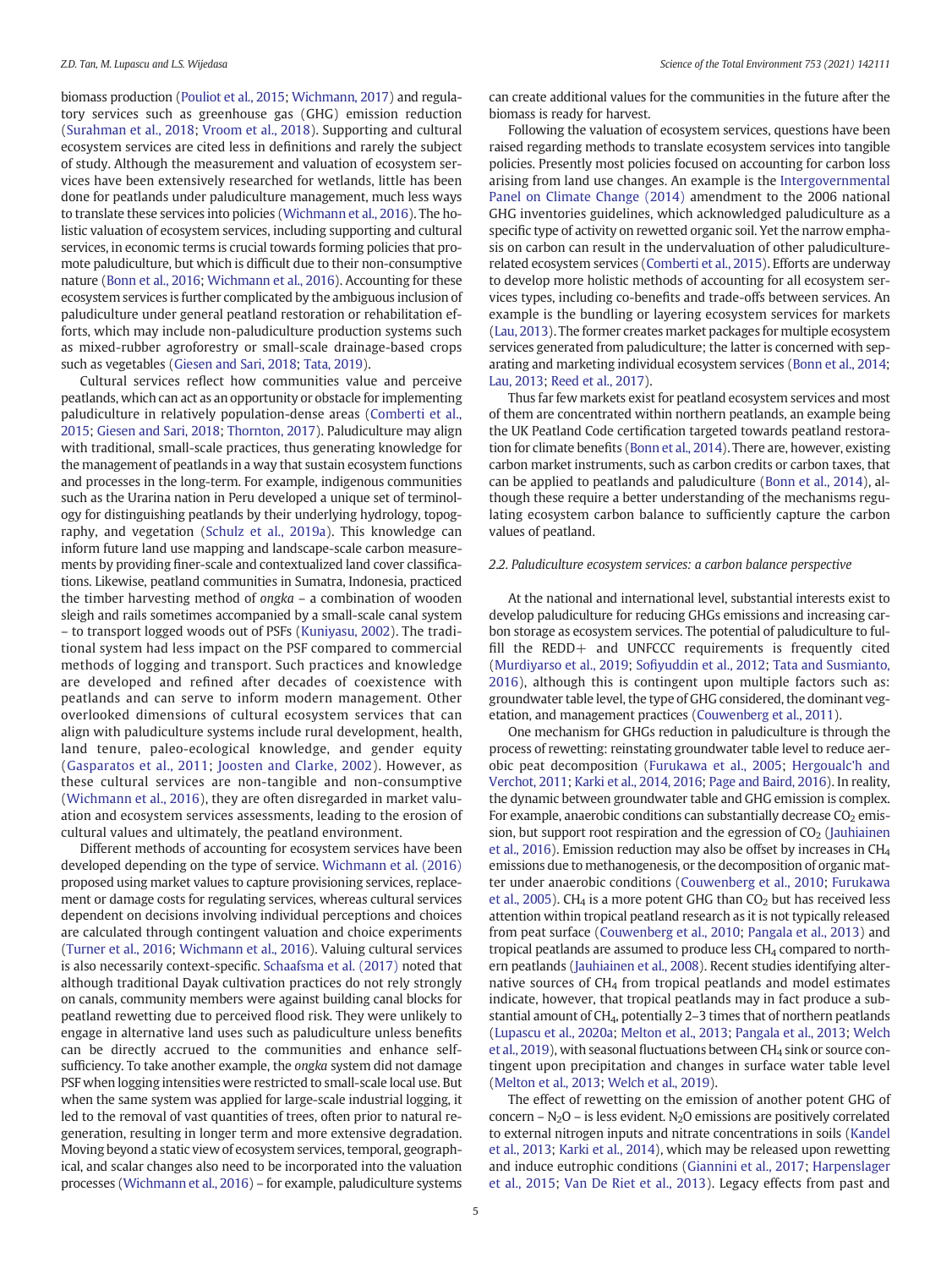current agriculture activities can pose a challenge for GHG regulation in peatlands. Monoculture plantations such as oil palm and acacia rely on heavy fertilizer input to thrive in nutrient-poor peatlands, contributing to elevated  $N_2O$  emissions ([Takakai et al., 2006](#page-12-0)). The use of paludiculture vegetation to improve water quality by absorbing residual nutrients on abandoned agriculture sites can offer potential solutions to the issue of N<sub>2</sub>O emission [\(Giannini et al., 2017;](#page-10-0) [Vroom et al., 2018\)](#page-12-0), although it has not been explored in the tropics.

Vegetation indirectly affects GHG emissions through altering the chemical composition of litter and the release of GHG via specialized gas-exchange vegetation structures, such as the aerenchyma or lenticel ([Lupascu et al., 2020a](#page-11-0); [Welch et al., 2019\)](#page-13-0). The effects on GHG are species-dependent. For example, planting reed canary grass at −10 to −20 cm groundwater table level can reduce N<sub>2</sub>O emission by up to 86%, but substantially increase CH<sub>4</sub> by over 70% ([Karki et al., 2015\)](#page-11-0). Sphagnum and cattail were found to lower  $CH<sub>4</sub>$  emissions post-rewetting ([Günther et al., 2017](#page-10-0)), but had negligible effects on  $N_2O$  emissions [\(Vroom et al., 2018](#page-12-0)). Still others documented modest impacts where the water table had not reached equilibrium ([Palmborg, 2012\)](#page-12-0). In tropical forests, Pangala et al.  $(2013)$  measured the rate of CH<sub>4</sub> diffusion of a number of wetland species and demonstrated that tree stems can be a major source of  $CH<sub>4</sub>$  emissions. They determined that trees with greater wood density and lower lenticel count resulted in lower gas exchange and emission. Furthermore, Shorea balangeran, a native PSF species widely harvested for timber production and promoted as a paludiculture crop, had the highest  $CH<sub>4</sub>$  emission within the study site. Their results were corroborated by [Welch et al. \(2019\)](#page-13-0) showing that tree stems act as conduits of  $CH<sub>4</sub>$  and  $N<sub>2</sub>O$  emission. Factoring tree stem emissions into the carbon balance of paludiculture land use will reveal a clearer picture of the extent of how these systems perform in relation to other land uses and assist in vegetation selection (see [Section 2.4\)](#page-6-0).

Measurements of GHG emissions from intact peatlands against paludiculture systems have suggested that the latter may not reduce as much emissions as previously envisioned. [Mander et al. \(2012\)](#page-11-0) investigated the impacts of planting reed canary grass (Phalaris arundinacea L.) on abandoned peat extraction area, fen meadow and natural bog in Estonia. They found that the natural bog emitted higher  $CH<sub>4</sub>$ (24 kg CH<sub>4</sub> ha<sup>-1</sup> year<sup>-1</sup>) than the planted plots (1.75-3.56 kg CH<sub>4</sub> ha<sup>-1-</sup> year $^{-1}$ ), although the CO $_2$  emission from the fertilized planted plot  $(21,938 \text{ kg } CO<sub>2</sub> \text{ ha}^{-1} \text{ year}^{-1})$  was higher than the natural bog's  $(8,448 \text{ kg } CO<sub>2</sub> \text{ ha}^{-1} \text{ year}^{-1})$ . Compared to bare peat, plots planted with reed canary grass had lower global warming potential. This pattern is observed in another study of GHG balance at a rewetted peatland in Ireland [\(Wilson et al., 2016\)](#page-13-0), where the rewetted site had a significantly reduced CO<sub>2</sub> emission factor of  $-104 \pm 80$  g CO<sub>2</sub>-C m<sup>-2</sup> year<sup>-1</sup>, but higher CH<sub>4</sub> (9  $\pm$  2 g CH<sub>4</sub>-C m<sup>-2</sup> year<sup>-1</sup>) than natural sites. The authors concluded that even after a decade of rewetting, the global warming potential of rewetted sites was still higher than intact peatlands.

Even though there is a lack of paludiculture systems in the tropics, comparisons of restored sites and wet agriculture systems with intact PSF show an equally complex GHG dynamic. A pre- and postrewetting study on PSF and deforested burnt sites in Central Kalimantan found greater  $CO<sub>2</sub>$  fluxes in the PSF compared to the deforested site, although no significant changes were detected before and after rewetting ([Jauhiainen et al., 2008](#page-11-0)). The deforested site was also a small source of CH<sub>4</sub> emissions (0.197–0.275 g CH<sub>4</sub>-C m<sup>-2</sup> year<sup>-1</sup>), though notably less than the annual  $CH<sub>4</sub>$  release documented in northern peatlands (e.g. Sphagnum-bogs release 2–15 g CH<sub>4</sub>-C m<sup>-2</sup> year<sup>-1</sup>) ([Couwenberg](#page-10-0) [et al., 2010;](#page-10-0) [Jauhiainen et al., 2008, 2016\)](#page-11-0). Another extensively studied wet agriculture system in the tropics is rice planting. Lowland rice fields produce less CO<sub>2</sub> and N<sub>2</sub>O fluxes (30.1  $\pm$  8.1 mg C m<sup>2</sup> h<sup>-1</sup> and 3.77  $\pm$ 3.89 μg N m<sup>-2</sup> h<sup>-1</sup>, respectively) than drained PSFs (266.2  $\pm$  33.6 mg C m<sup>2</sup> h<sup>-1</sup> and 25.36  $\pm$  8.43 µg N m<sup>2</sup> h<sup>-1</sup>, respectively) and natural PSFs (94 mg C m<sup>-2</sup> h<sup>-1</sup>) ([Furukawa et al., 2005](#page-10-0)). The finding is supported by simulations showing that jelutong agroforestry and rice farming would reduce  $CO_2$  emissions by ~13–21% [\(Surahman et al., 2018\)](#page-12-0). [Hergoualc'h and Verchot \(2012\)](#page-10-0) noted that rice fields produce up to  $10,760 \pm 6020$  kg C m<sup>-2</sup> year<sup>-1</sup> in CH<sub>4</sub> emission, whereas intact PSF in Southeast Asia produce 2860  $\pm$  970 kg C m<sup>-2</sup> year<sup>-1</sup>. CH<sub>4</sub> emissions can increase and peak around the rainy season following the conversion of secondary PSF to paddy field ([Inubushi et al., 2003](#page-11-0)). Similar wet agriculture systems such as papyrus (Cyperus papyrus L.) cultivation can also contribute to biomass production and carbon sequestration, but are conducive to methanogenesis ([Pacini et al., 2018](#page-11-0); [Saunders et al.,](#page-12-0) [2014\)](#page-12-0).

Finally, land use practices may also affect the carbon balance of peatlands and paludiculture. Here we focus on traditional communities and their use of peatland resources (Table 3), which generally have less impacts as opposed to industrial plantations and may be integrated with elements of sustainable practices and governance. For example, the Mestizo communities of the Peruvian Amazon peatlands actively plant native palm tree seedlings to restore the palm stock. They also avoid wasteful tree-felling practices during the harvest of palm products ([Schulz et al., 2019b](#page-12-0)). In Indonesia, some peatland communities limit cultivation to shallow peatlands  $(<1-3$  m) and in areas near the coast where there is external nutrient input from the ocean ([Limin et al.,](#page-11-0) [2007](#page-11-0); [Surahman et al., 2018](#page-12-0)). Deeper peatlands are generally avoided due to nutrient-poor conditions and difficulty with controlling the water table level ([Noor, 2001](#page-11-0)).

Notwithstanding, care should be taken to not conflate all local-level practices as sustainable. Historically, community-scale overexploitation of PSF species is related to shifts in market forces, governance, and territorial disputes, driving the species to the point of endangerment ([Potter, 2005\)](#page-12-0). Notable examples include the overexploitation of Gemor (Alseodaphne coriacea Kosterm.) for mosquito repellant ([Joosten et al., 2012](#page-11-0)) and jelutong (Dyera sp.) for sap production ([Potter, 2005\)](#page-12-0). When local resources are depleted, communities are likely to expand further into the PSF frontier or switch to another resource for their livelihoods rather than actively restore the resources. More controversially, small-scale drainage systems such as the handil (small canal used for drainage and transportation of produce) and

#### Table 3

Examples of local communities that utilize peatland resources across the tropics.

| Geographic<br>location             | Communities                                          | Type of peatland use                                                   | Example of management practice/reference                                                                                                                                                                      |
|------------------------------------|------------------------------------------------------|------------------------------------------------------------------------|---------------------------------------------------------------------------------------------------------------------------------------------------------------------------------------------------------------|
| Cuvette<br>Central.<br>Congo Basin | Bantu people                                         | Fishing; small-scale farming;<br>hunting and gathering of<br>resources | Most agriculture plots are located close to terra firme forests rather than PSF (Dargie et al.,<br>2019)                                                                                                      |
| Loreto, Peru                       | Urarina indigenous nation<br>and mestizo communities | Hunting and gathering of<br>resources                                  | Mestizo community members practice sustainable harvesting and cultivation of native<br>palm species and are aware of their limited resources compared to the indigenous<br>communities (Schulz et al., 2019b) |
| South East<br>Pahang,<br>Malaysia  | Jakun tribe                                          | Hunting and gathering of<br>resources; fishing                         | Sundari, 2005                                                                                                                                                                                                 |
| Indonesia                          | Dayak communities                                    | Small-scale farming                                                    | Dayaks limit cultivation to shallow peatlands using native species such as sago and<br>jelutong (Limin et al., 2007; Tata and Susmianto, 2016)                                                                |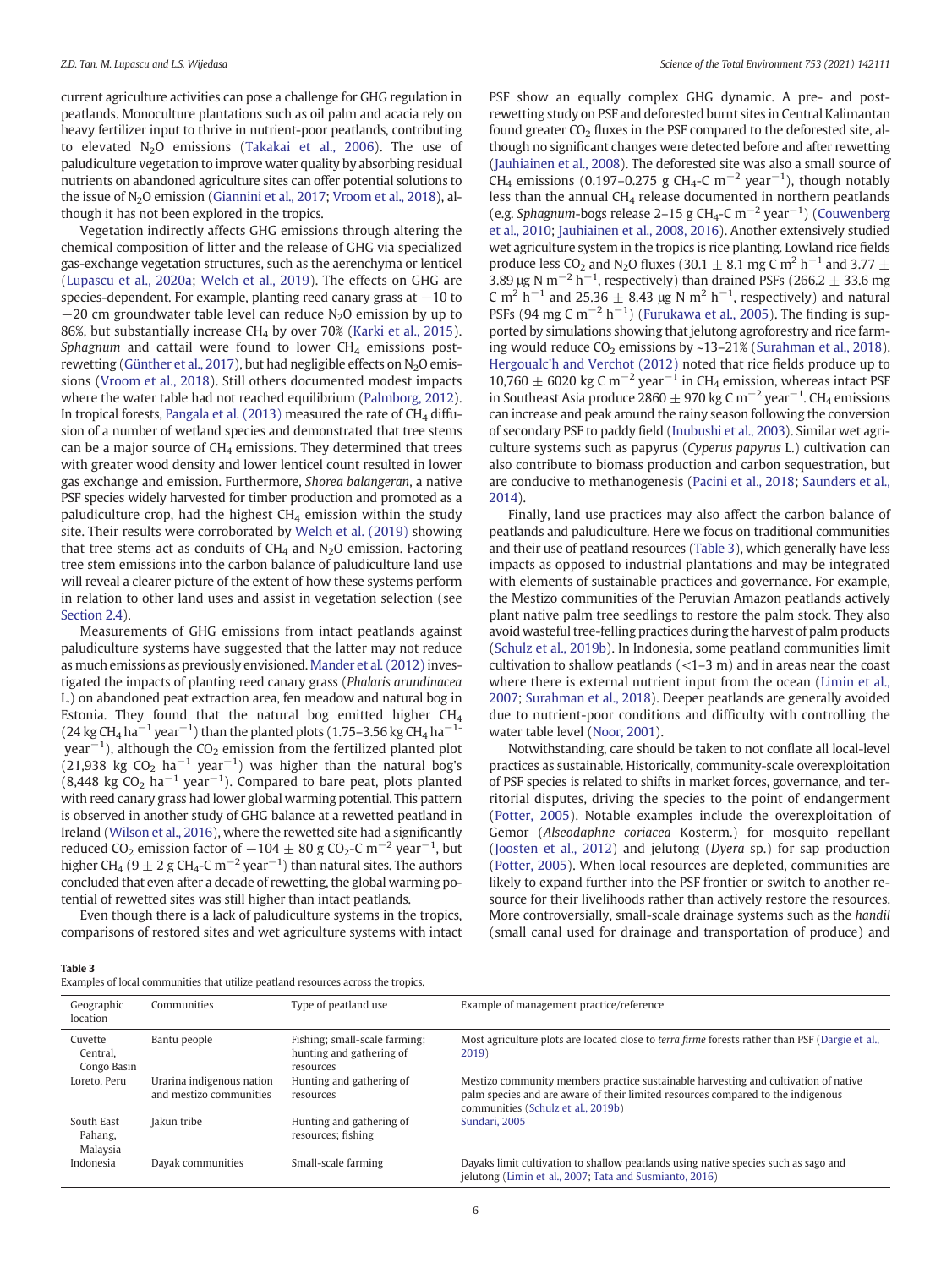<span id="page-6-0"></span>tatah (small canal made to increase access into forests) built by some indigenous communities on the island of Borneo may release higher GHG emissions relative to undrained peatlands ([Limin et al., 2007;](#page-11-0) [Osaki](#page-11-0) [et al., 2016](#page-11-0); [Suyanto et al., 2009\)](#page-12-0). [Tata \(2019\)](#page-12-0) studied various mixed smallholder agroforestry systems in Jambi and Central Kalimantan, Indonesia, and found that peat subsidence and  $CO<sub>2</sub>$  emission were present in all systems, including plots with native PSF species but where water table level was only partially restored.

These non- or partial-drainage uses of peatlands challenge underlying assumptions of paludiculture, which conflate wet peat production with reduced GHGs emission and the protection of other natural peatland ecosystem services; and beg the question of whether paludiculture land uses should expand beyond a simple criteria defined by production on 'wet or rewetted' peatlands (Section 2.3). From a carbon balance perspective, the overall GHG balance from paludiculture should be comparable to intact peatlands, if it is to be treated as an alternative to drainage-based production. Observations of the relationship between vegetation, hydrology, and carbon, and the length of time it takes to restore degraded peatlands, have led to suggestions that paludiculture should only be implemented on rewetted peatlands, whereas undisturbed peatlands are preserved intact to avoid irreversible ecosystem damage ([Giesen and Sari, 2018](#page-10-0); [Joosten and Clarke,](#page-11-0) [2002;](#page-11-0) [Wichtmann and Joosten, 2007](#page-13-0)).

# 2.3. Paludiculture hydrology: differentiating between restored and intact baselines

Reinstating hydrological functions or processes of peatlands through restoring peat water table level is a prerequisite for paludiculture. The phrase 'wet and rewetted' peatlands – or any synonyms thereof –is used frequently in definitions to denote the peatland's hydrological state. However, this phrase risks oversimplifying the heterogeneity of different peatlands types and their degradation levels to a narrow focus on hydrology ([Morley, 2013](#page-11-0)). Within this context, any form of biomass production on peatland can be considered as paludiculture so long as groundwater is maintained near the peat surface. Such generalization overlooks short- and long-term chemical, structural, biological, and hydrological disparities between rewetted and intact peatlands, with consequences for the evaluation of paludiculture projects ([Graf et al., 2012](#page-10-0); [Kennedy and Price, 2005\)](#page-11-0). It also overlooks spatial heterogeneity within a single intact peatland hydrological unit, where the peat dome possesses distinct hydrology from the edges near the rivers ([Giesen and](#page-10-0) [Sari, 2018;](#page-10-0) [Wösten et al., 2006, 2008](#page-13-0)). Instead, we should recognize that 'wet' and 'rewetted' peatlands refer to two distinct management pathways: converting undisturbed, hydrologically intact peatlands to productive non-drainage use or rewetting a previously drained system and converting it to non-drainage production.

To date many paludiculture research are conducted at a pilot capacity [\(Dohong et al., 2018](#page-10-0); [Jauhiainen et al., 2008](#page-11-0); [Pouliot et al., 2015\)](#page-12-0). In the tropics, paludiculture research focus on field evaluations of existing agroforestry systems against short-term socio-economic and environmental metrics [\(Budiman et al., 2020;](#page-9-0) [Prastyaningsih et al., 2019;](#page-12-0) [Tata,](#page-12-0) [2019](#page-12-0)). A caveat is that most of these agroforestry systems do not have fully restored water tables, which [Budiman et al. \(2020\)](#page-9-0) termed 'compromised paludiculture'. On the other hand, the most commonly employed research method in northern peatlands is experiments comparing the impacts of paludiculture to a predetermined baseline. Baselines for evaluating the performance of paludiculture are usually set against drained peatlands ([Günther et al., 2017;](#page-10-0) [Hytönen et al., 2018](#page-11-0); [Kandel et al., 2013;](#page-11-0) [Palmborg, 2012\)](#page-12-0), and generally focus only on GHG emission reduction. Few studies explicitly compare paludiculture to intact hydrological conditions. Given that the total carbon budget of intact peatlands is negative or neutral, comparing paludiculture against hydrologically intact systems is important as it provides a clear baseline to (1) gauge the performance and progress of paludiculture projects, and (2) set goals for sustainable peatland management.

Intact peatlands have two layers – the acrotelm and catotelm – responsible for regulating water storage, discharge and carbon sequestration ([Joosten and Clarke, 2002\)](#page-11-0). While this distinction is not as pronounced in tropical peatlands, there is still a relatively free draining upper layer and slower draining lower layer [\(Baird et al., 2017](#page-9-0)). The upper layer is rapidly destroyed when peatlands are drained, requiring an extensive period to reform after rewetting [\(Graf et al., 2012;](#page-10-0) [Joosten](#page-11-0) [and Clarke, 2002](#page-11-0)). It is currently not known whether rewetted peatlands can maintain water storage and discharge capacity comparable to intact peatlands [\(Baird et al., 2017;](#page-9-0) [Graf et al., 2012;](#page-10-0) [Günther et al.,](#page-10-0) [2020;](#page-10-0) [Price et al., 2003](#page-12-0); [Waddington and Price, 2000](#page-12-0)). [Holden et al.](#page-10-0) [\(2011\)](#page-10-0) investigated mean water table depth and variability, and responses to precipitation between drained, rewetted, and intact blanket peatlands. They found that the rewetted site exhibited hydrological characteristics that fall between the drained and intact peatlands six years post-rewetting, suggesting that complete hydrological restoration, if possible, is likely to take a long time. Similarly, observations of hydrologically restored peatlands in Indonesia found that these ecosystems lack the ability to regulate seasonal fluxes in groundwater table levels immediately post-rewetting, resulting in the inundation and mortality of planted seedlings [\(Page et al., 2009;](#page-12-0) [Wösten et al., 2006\)](#page-13-0). Strategies to reduce flooding risks, such as planting on mounds ([Lampela et al., 2018](#page-11-0)), and how vegetation growth overtime feed into the hydrology of peatlands, need to be investigated in the context of establishing and maintaining paludiculture systems.

Aside from affected hydrology, microbial activities also differ between restored and natural sites based on nutrient availability, vegetation succession types, water table, land use, drainage age, and peat thickness ([Andersen et al., 2010;](#page-9-0) [Mishra et al., 2014](#page-11-0)). Accelerated decomposition was found in a newly restored ombrotrophic peat in Canada where the addition of new organic matter and low shrub cover favor higher microbial activity [\(Andersen et al., 2010](#page-9-0)). Similarly, mixed-crop plantations were found to house more diverse bacterial community than oil palm plantations, degraded PSF, and settlements ([Mishra et al., 2014](#page-11-0)). Contrary to the northern peatlands, sample measurements of microbial biomass and enzyme activities in reforested and intact peatlands in Central Kalimantan showed lower rates of decomposition at the top 0–3 cm of peat in the reforested site ([Könönen](#page-11-0) [et al., 2018](#page-11-0)). The authors speculated that reductions in decomposition were linked to shifts in vegetation communities towards younger trees with less litter inputs. As the trees matured, greater litter inputs stimulated more decomposition, at the same time contributing more decomposition-resistant woody materials to the deeper layers of peat. As such, peat accumulation in the tropics may take a shorter period to reinstate compared to temperate sites. These findings echo our earlier concerns regarding the distinctions between peatland hydrological conditions and potentially expanding beyond a narrow focus on the hydrology when setting baselines for implementing paludiculture research.

# 2.4. Endemicity of vegetation selected for paludiculture

The third theme concerns the selection of vegetation for paludiculture. Vegetation plays an important role in maintaining ecosystem carbon balance through the regulation of carbon fluxes, net primary productivity, and decomposition rates [\(Chen and Chen, 2018](#page-10-0); [Dieleman et al., 2015](#page-10-0); [Fujii et al., 2017](#page-10-0); [Joosten and Clarke, 2002](#page-11-0); [Ren](#page-12-0) [et al., 2019](#page-12-0); [Ward et al., 2015](#page-12-0); [Yule and Gomez, 2009](#page-13-0)). Scaling up to the landscape-level, vegetation communities can influence the overall ecosystem resilience towards external stressors. The identification and selection of vegetation is thus a popular topic for many paludiculturerelated research ([Giannini et al., 2017;](#page-10-0) [Ren et al., 2019](#page-12-0); [Silvestri et al.,](#page-12-0) [2017\)](#page-12-0). A common criterion for selection is the tolerance to waterlogged conditions [\(Giannini et al., 2017;](#page-10-0) [Ren et al., 2019;](#page-12-0) [Surahman et al., 2018](#page-12-0); [Vroom et al., 2018\)](#page-12-0). Peat soils are generally high in acidity and nutrientpoor (with notable exceptions such as mineral-rich fens), posing additional challenges for plant growth. This is reflected in low ecosystem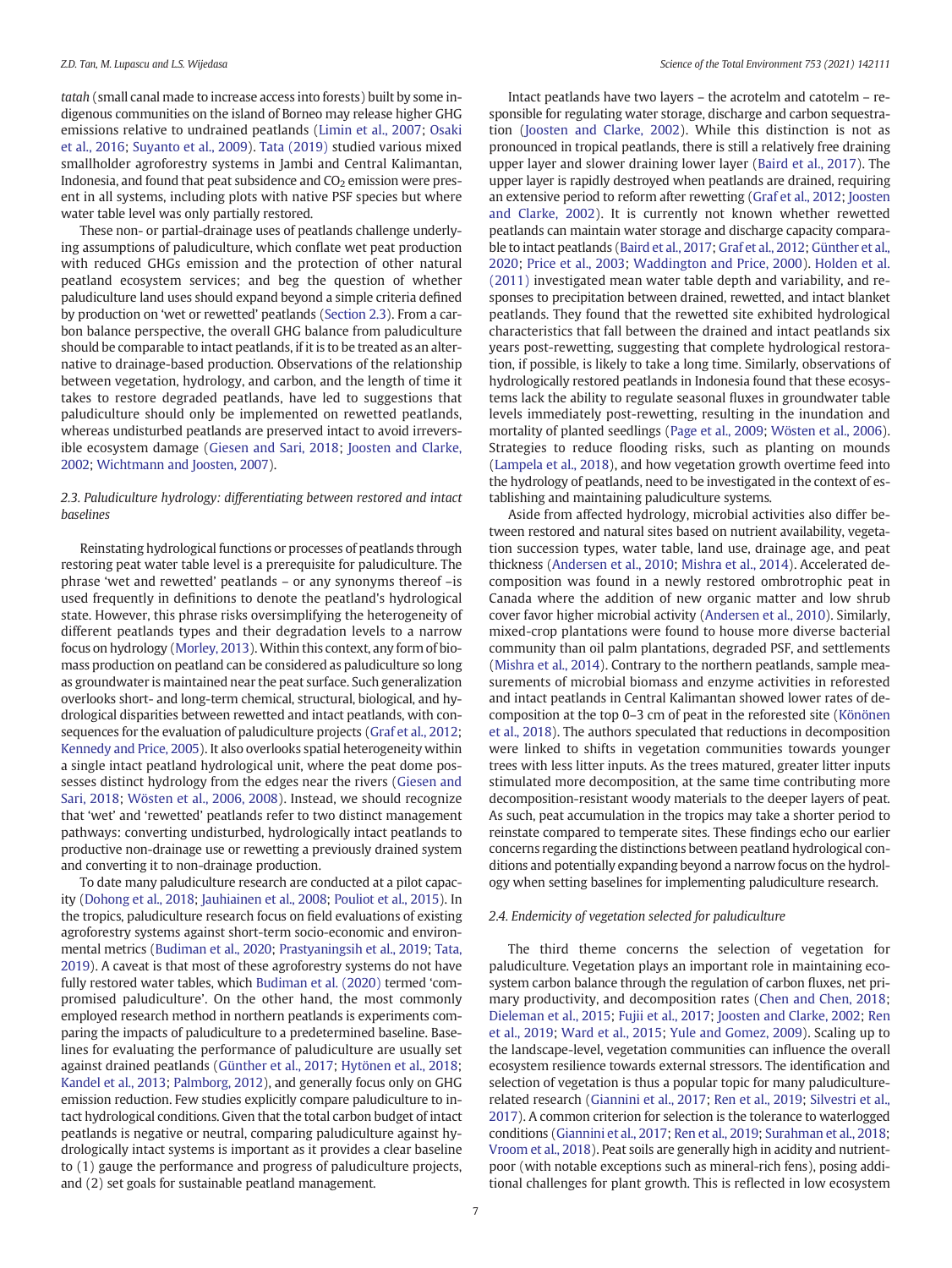diversity and site-level species diversity in intact tropical PSF as opposed to forests grown on mineral soils [\(Giesen et al., 2018;](#page-10-0) [Posa](#page-12-0) [et al., 2011\)](#page-12-0). It is therefore assumed that native species are more adapted to peatlands conditions and should only be considered as candidate species for paludiculture [\(Tata, 2019](#page-12-0)). Nonetheless, this is sometimes not in line with the economic needs of stakeholders due to low productivity and high seedling mortality [\(Harrison et al., 2020\)](#page-10-0).

A contention of vegetation selection for paludiculture is the use of native versus non-native species. Utilizing non-native vegetation risks creating novel conditions that may not adequately support other native biodiversity. A known example is the endangered aquatic warbler (Acrocephalus paludicola) which is adapted to living in fen sedges. Although the species can survive in commercial reedbeds, the density of reeds and high water table (>10 cm) needed to maintain the system are unsuitable for nesting warblers [\(Tanneberger et al., 2009\)](#page-12-0).

Another caveat of selecting non-native species is suboptimal growth under natural peatland conditions, that is, a discrepancy between potential and realized yield. Many plant species are capable of growing under wet conditions, but with reduced yield and shortened lifespan. For example, sago (Metroxylon sagu Rottb.), touted as a crop candidate for paludiculture [\(Giesen and Sari, 2018](#page-10-0)), is a type of palm species harvested for its starch in the tropics. But sago plant has lower yields of 181–816 g m<sup>-2</sup> when grown on peatlands as opposed to growing on clay soil (yields ~1361 g m<sup>-2</sup>; [Ming et al., 2018\)](#page-11-0). Given that sago requires constant nutrient input, it can only be grown along the riverine edges of PSF ([Flach, 1997](#page-10-0); [Jong, 2001](#page-11-0); [Okazaki and Sasaki, 2018\)](#page-11-0). Such ecological barriers limit the geographical extent on which sago can be cultivated. Other non-native species such as pineapple (Ananas comosus L. Merr.) and coffee (Coffea liberica Hiern.) have been used as paludiculture crop candidates, although these are not considered 'true' paludiculture, as they require some level of drainage to grow and do not contribute to peat formation ([Giesen, 2013](#page-10-0)).

Selecting and cultivating native PSF species are further hampered by the lack of knowledge regarding the complex relationship between vegetation communities and the chemical and hydrological properties of peatlands. There are over 1400 plant species documented in Southeast Asian PSF, many of which lacked detailed life history information ([Posa et al., 2011](#page-12-0); [Giesen, 2013;](#page-10-0) [Giesen et al., 2018;](#page-10-0) [Graham, 2009\)](#page-10-0). Where peatlands have been rewetted, key information such as seasonal water table fluctuation can be lacking. Planting seedlings which are not tolerant to constant flooding in newly rewetted peatlands can lead to mass diebacks during the initial stages of paludiculture establishment ([Giesen and van der Meer, 2009;](#page-10-0) [Lampela et al., 2018](#page-11-0)). The same issue may also be observed in temperate peatlands following rewetting ([Couwenberg et al., 2011](#page-10-0)). The temporary introduction of non-native species may therefore be needed to gradually shift degraded environments towards conditions which favor and initiate ecosystem processes that enable native PSF species growth [\(Wibisono and Dohong, 2017](#page-13-0); [Wijedasa et al., 2020\)](#page-13-0). This has been observed in northern peatlands, where initial planting of non-native species creates more suitable microclimates for native vegetation growth [\(Pouliot et al., 2015\)](#page-12-0). In Sumatra, rapid natural regeneration with similar species richness to an adjacent intact PSF was found below five-year-old unharvested Acacia crassicarpa Benth. plantations ([Wijedasa et al., 2020\)](#page-13-0). Crucially, while natural regeneration of A. crassicarpa occurred further away from the forest, it was absent where water table was high, suggesting that nonnative species under the right conditions may catalyze natural regeneration ([Wijedasa et al., 2020](#page-13-0)).

A proposed strategy for the tropics is to use the framework species method for tree species selection, which simultaneously yields multiple ecological and social functions ([Graham et al., 2017](#page-10-0)). The method calls for planting a combination of vegetation that fulfils the following characteristics: native species, fast growing species to establish structure and function, flowering and fruiting species to attract pollinators and dispersers for propagation, pioneer and climax species, species tolerant of external disturbances, and species that possess economic values ([Elliott et al., 2003](#page-10-0); [Wijedasa et al., 2020](#page-13-0)). Integrating tree planting into more complex agri-sylvofishery or agri-silviculture systems may also yield short-term economic and environmental benefits, although further studies are needed to assess their long-term impacts ([Budiman et al., 2020](#page-9-0)). Future research into paludiculture should explore the selection of vegetation communities instead of individual species to restore the socioeconomic and ecological functions of peatlands ([Taylor et al., 2019\)](#page-12-0). This approach will need careful consideration and monitoring as some non-native fast-growing pioneer trees could be invasive [\(Lugo, 1997;](#page-11-0) [Parotta, 2012\)](#page-12-0). Aside from the ecological limits of paludiculture crops, vegetation selection is greatly influenced by their economic values as agriculture crops, sources of NTFPs, or biofuel materials. This is especially important if paludiculture systems are used to replace more ecologically-destructive land uses, and surrounding communities rely on peatland products for their livelihoods.

# 2.5. Vegetation selection for economic returns

Products from northern peatlands are commonly used for bioenergy purposes ([Hytönen et al., 2018\)](#page-11-0). Bryophytes, perennial graminoids and woody vegetation are often selected for paludiculture studies. Common species include sphagnum [\(Gaudig et al., 2017\)](#page-10-0), common reed (Phragmites australis L.) [\(Joosten et al., 2016](#page-11-0); [Ren et al., 2019\)](#page-12-0), giant reed (Arundo donax L.) ([Ren et al., 2019;](#page-12-0) [Tho et al., 2017](#page-12-0)), and cattail (Typha latifolia L.) [\(Vroom et al., 2018](#page-12-0)). Woody species such as Canadian poplar (Populus  $\times$  canadensis Moench. var. Oudenberg), white willow (Salix alba L. var. Dimitrios) [\(Giannini et al., 2017\)](#page-10-0), and black alder (Alnus glutinosa L. Gaertn.) [\(Huth et al., 2018\)](#page-10-0) are also frequently used. Many of these species are generalist wetland species that tolerate a wide range of environmental conditions with physiological adaptations, such as aerial roots [\(Joosten and Clarke, 2002](#page-11-0); [Melts et al., 2019](#page-11-0); [Ren](#page-12-0) [et al., 2019\)](#page-12-0).

Considerations about the quantity and quality of biomass production dominate most paludiculture research in the northern hemisphere. Evaluations of plant species for their chemical composition yield a selection of species suitable for bioenergy material. For example, cattail contains low concentrations of S and Si, and high concentration of Ca in its tissues, characteristics suitable for high-quality combustion ([Ren et al.,](#page-12-0) [2019\)](#page-12-0). Species such as the giant and common reeds may produce metal-enriched ash post-combustion used for fertilizer purposes ([Wichtmann and Wichmann, 2011\)](#page-13-0), although high ash and alkali metal content can also increase the likelihood of boiler corrosion and slagging during combustion [\(Melts et al., 2019](#page-11-0)). In addition, the timing of biomass harvest and management method may affect the paludiculture crop's mineral content and GHG emission. For example, peatlands planted with reed canary grass under a fertilized two-cut harvested system may emit 10 times the  $N_2O$  compared to one-cut and unfertilized two-cut systems [\(Kandel et al., 2013\)](#page-11-0). [Wichtmann and](#page-13-0) [Wichmann \(2011\)](#page-13-0) therefore suggested several principles to ensure the sustainable production of biomass on peatlands. They are the preservation and protection of: important carbon sinks, food production and local biomass usage, biodiversity, ecosystem functions, and local community livelihoods.

Compared to the north, vegetation selection studies in the tropics took a socioeconomic approach [\(Sitepu et al., 2017\)](#page-12-0). Given the widespread development of tropical peatlands for smallholder and industrial agriculture and forestry, the economic profitability of paludiculture plays a heavy role in influencing vegetation selection and management decisions. Cultivating native tree species may be undesirable due to low marketability and extended harvesting age. Sago takes nearly a decade to reach harvestable age and can only be grown in a semi-cultivated state ([Bintoro et al., 2018\)](#page-9-0), rendering it difficult for large-scale production. Planting native PSF species is likely to yield a low return on investment unless their unproductive period is accounted for in economic valuations [\(Schulz et al., 2019b](#page-12-0)).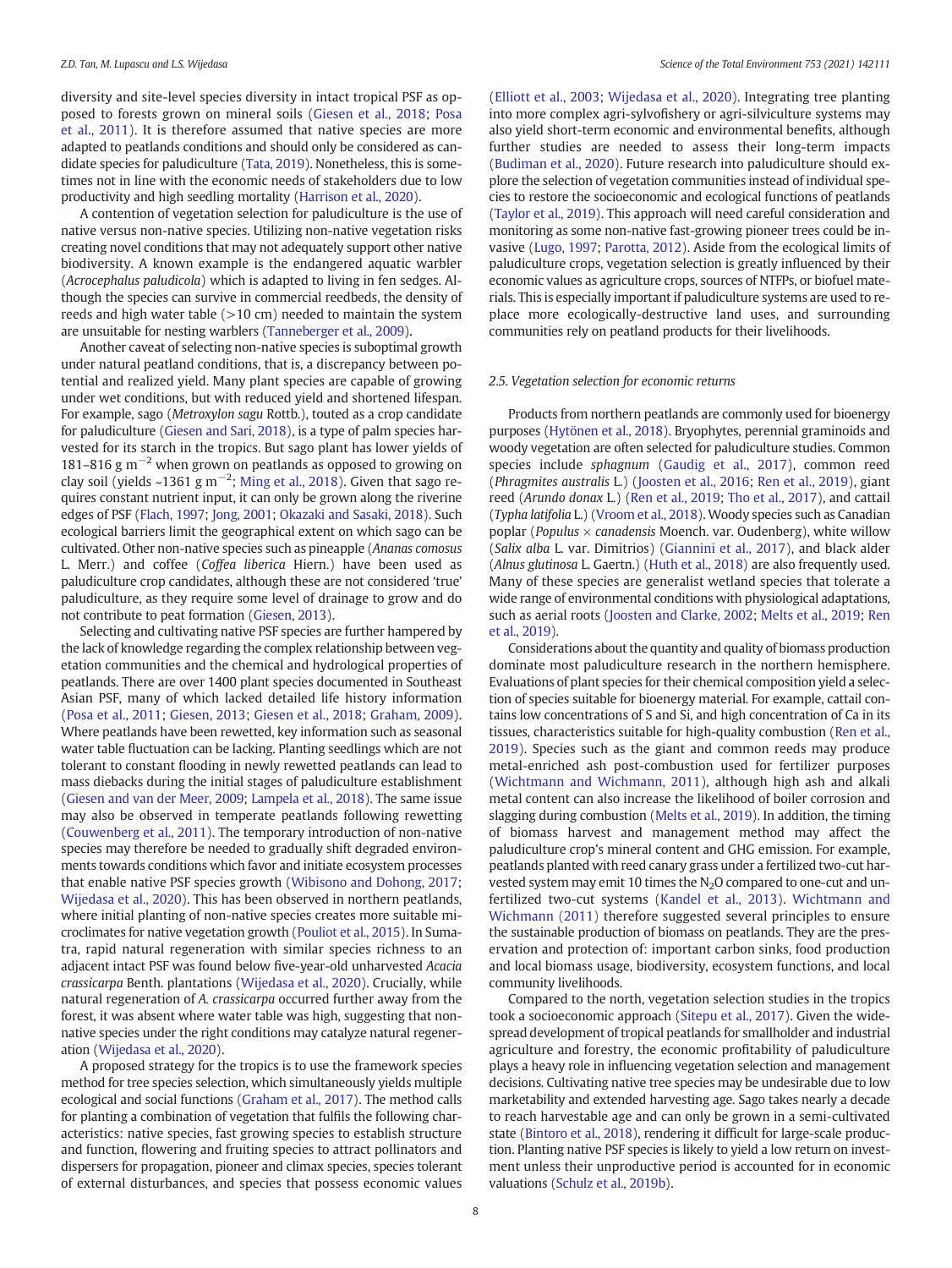Preliminary accounting of paludiculture outputs using the economic internal rate of return (IRR), benefit-to-cost ratio (BCR), and net present value (NPV) indicate that there is potential for paludiculture to generate positive returns (Table 4). Sago is commonly viewed as a paludiculture crop in Southeast Asia with a history of local use, commercialization and trade dating back to before the 1980s [\(Jong, 2018;](#page-11-0) [Joosten and Clarke,](#page-11-0) [2002](#page-11-0); [Ming et al., 2018\)](#page-11-0). Most sago plantations are managed in semiwild conditions near the rivers in areas such as Sarawak, Malaysia ([Bintoro et al., 2018;](#page-9-0) [Naim et al., 2016\)](#page-11-0), Maluku Islands [\(Girsang,](#page-10-0) [2018](#page-10-0)), New Guinea ([Pue et al., 2018](#page-12-0)), and Riau, Indonesia ([Jong, 2001,](#page-11-0) [2018\)](#page-11-0). Historically, sago from Borneo was exported to Singapore whereas currently, it is being exported to Malaysia from the Meranti Islands in Sumatra for making noodles ([Butler, 2010\)](#page-10-0). Along with gutta-percha, a latex obtained from the tree Palaquium gutta, the two products comprised up to 26% of the total trade between the two regions in 1852–1853, and as much as 56% of the trade in 1865–1866 ([Cleary, 1996](#page-10-0)). Economic analyses of sago indicate that the crop has market potential. The IRR for sago ranges from 12.9–19% and increases to 17.4–19.2% when environmental benefits are accounted for ([Chew](#page-10-0) [et al., 1998](#page-10-0); [Md Isa and Mohayidin, 1999](#page-11-0)). A similar value was reported by [Ming et al. \(2018\)](#page-11-0) where the IRR of sago was 13% on shallow peat.

Another common paludiculture crop, jelutong, is capable of growing on peat soils of varying depths [\(Giesen and Sari, 2018\)](#page-10-0) and is valued for its sap. Jelutong has a long trade history in Indonesia, dating as far back as the mid-19th century. Tariffs on NTFP in 2006 and sanctions on illegal tappers later stifled the trade of jelutong latex ([Tata et al., 2016](#page-12-0)). Recorded net present value (NPV) for jelutong were Rp 0.17–3.26 billion per km2 in monoculture plantations and 925–980 million per km2 for agroforestry systems ([Tata et al., 2015](#page-12-0)). When compared to other crops (e.g. smallholder oil palm) planted on peatlands, jelutong has a low NPV and high return to labor, suggesting that planting jelutong monoculture is not efficient (Sofi[yuddin et al., 2012\)](#page-12-0).

Based on the NPV, IRR, and BCR, paludiculture may generate a small margin of economic benefit. Yet there are two main caveats: the economic benefits of paludiculture to conventional drainage-based crops are still too low, and not all paludiculture costs and externalities are documented in the economics analyses. For example, depending on the technology used to process sago, the cost of using modern technology such as large machines can be 17 times that of semi-modern technology such as wage labor and smaller processing machines, thereby impeding the upscaling of sago production ([Girsang, 2018\)](#page-10-0). Other costs such as the purchase of seedlings ([Tata and Susmianto, 2016\)](#page-12-0) and obstacles such as changing existing negative perspectives of sago as a 'poor man's food' ([Pue et al., 2018](#page-12-0)) prevent the widespread adoption of paludiculture. Future studies should aim to capture environmental externalities and assess paludiculture relative to other production systems in order to outline the trade-offs for better decisionmaking.

# 3. Discussion and conclusion

Paludiculture is theoretically a viable option for sustainable peatland management in the tropics. Early research directions have taken divergent pathways in northern and tropical peatlands. The former is focused on experimenting with various parameters of paludiculture systems and practices to optimize ecosystem services benefits. This is made possible as lower population and economic pressures have resulted in many northern peatlands being abandoned and restored, allowing the quick revegetation of wetland species. Such conditions are not found in the tropics, where growing populations and economic development has resulted in most peatlands undergoing active use with only limited areas placed under strict conservation status. As such research on paludiculture in the tropics tends towards more exploratory approaches: investigating existing agroforestry systems to determine whether they could be considered paludiculture and interviewing stakeholders to obtain their perceptions of paludiculture.

Based on the current body of knowledge and the three themes we identified, we propose a definition for paludiculture in the tropics: a form of wet agriculture on rewetted peatlands using native PSF with long-term prospects of transforming the ecosystem into carbonneutral or negative sinks, while providing socioeconomic benefits. We further propose several future directions of research for tropical paludiculture [\(Table 5](#page-9-0)). We noted that paludiculture seeks to provide and enhance multiple ecosystem services. To this end, the production of useful biomass and carbon regulation has featured prominently in research. However, a key point is that paludiculture systems must be carbon-neutral or negative in the intermediate- to long-term in order to prevent future peatland loss. In the case of carbon-positive systems, such as agroforestry on partial drainage systems, these should only be considered as sustainable in the short-term, ideally followed by eventual transition into full paludiculture. We suggest that a focus on carbon will help convene multiple aspects of paludiculture as carbon dynamic is closely tied to peatland hydrology and vegetation, and provide a reference for other paludiculture ecosystem services in terms of translating services into market schemes or policies. This is because carbon has traditionally received greater attention in climate-related policies that resulted in the development of numerous market instruments. Many of these market instruments function by levying a price on carbon emitted

Table 4

```
Economic valuation of sago and jelutong. No inflation adjustments were made (NPV = net present value; BCR = benefit-cost ratio; IRR = internal rate of return).
```

| Crop                      | Location                         | NPV (USD per $km^2$ ) <sup>a</sup>                      | <b>BCR</b>                                         | IRR $(\%)$                                                       | Reference                          |
|---------------------------|----------------------------------|---------------------------------------------------------|----------------------------------------------------|------------------------------------------------------------------|------------------------------------|
| Sago                      | Sarawak                          | N.A.                                                    | N.A.                                               | 13.1 (shallow peat of $<$ 2.5 m)<br>23.4 (mineral soil)          | (Ming et al., 2018)                |
| Sago                      | Sarawak                          | 38,819<br>121,032 (including environmental<br>benefits) | N.A.                                               | $12.9 - 13.8$<br>17.4–19.2 (including environmental<br>benefits) | (Chew et al., 1998)                |
| Jelutong                  | Central Kalimantan,<br>Indonesia | 253,174 (monoculture)<br>590,738 (mixed planting)       | 7.88<br>(monoculture)<br>8.68 (mixed<br>planting)  | 20<br>29                                                         | (Harun, 2014)                      |
| Jelutong                  | South Sumatra.<br>Indonesia      | 992.465                                                 | 3.85                                               | 9.97                                                             | (Ulya et al., 2015)                |
| Jelutong                  | Central Kalimantan,<br>Indonesia | 17.064.014                                              | 2.89                                               | 24.22                                                            | (Mintarjo and Betlina,<br>2006)    |
| Jelutong                  | Central Kalimantan,<br>Indonesia | 95,875 (monoculture)<br>567,579 (mixed planting)        | 4.28<br>(monoculture)<br>5.35 (mixed)<br>planting) | 14.7 (monoculture)<br>24.1 (mixed planting)                      | (Budiningsih and Effendi,<br>2013) |
| Jelutong<br>(monoculture) | Jambi, Indonesia                 | 359,000                                                 | N.A.                                               | N.A.                                                             | (Sofiyuddin et al., 2012)          |

<sup>a</sup> Historical currency exchange rate based on values reported in December of the year of publication [\(OFX, 2017](#page-11-0)).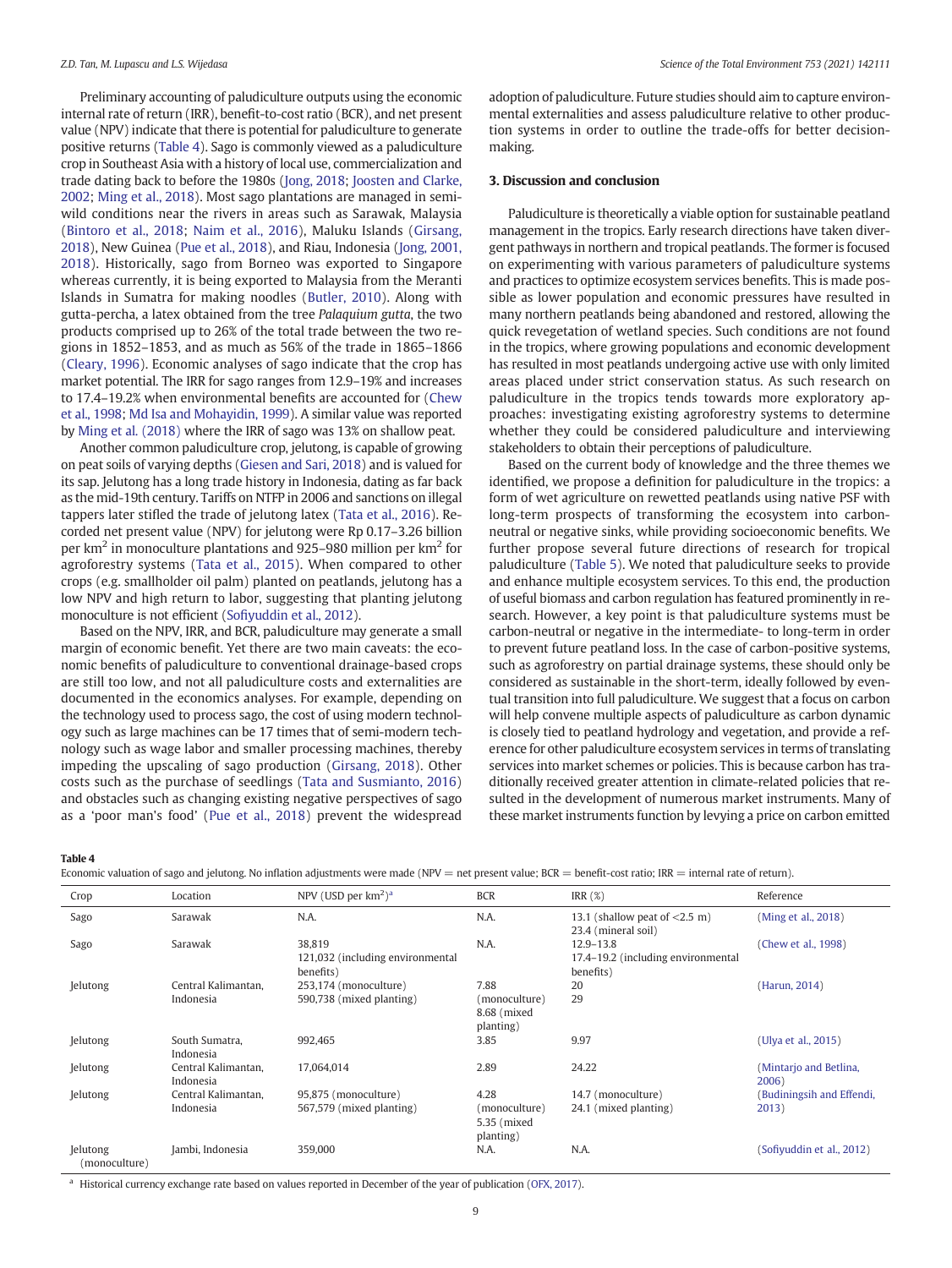### <span id="page-9-0"></span>Table 5

Future research directions for tropical paludiculture according to the key themes.

Theme 1. Ecosystem services benefits

- Assess synergies and trade-offs of peatland ecosystem services under paludiculture systems in comparison to other forms of peatland use.
- Develop more holistic methods for measuring and valuing the ecosystem services – especially cultural ecosystem services – provided by paludiculture across spatial and temporal scales.
- Examine the dynamics between hydrology, vegetation, and different GHGs (i.e.  $CO<sub>2</sub>$ , CH<sub>4</sub>, and N<sub>2</sub>O) to produce a more complete picture of the carbon balance and GHG reduction potential under paludiculture.
- Identify ways for translating ecosystem services provided by paludiculture into national and international policies and market instruments.

Theme 2. Hydrological conditions of paludiculture

- Conduct long-term monitoring of ecological processes and dynamics between the abiotic (e.g. groundwater table level) and biotic components (e.g. vegetation and microbial activity) of restored sites.
- Conduct more comparative studies of the hydrological behaviors (e.g. seasonal fluctuations in groundwater table level) and properties (e.g. nutrient input) between paludiculture and intact PSF.

Theme 3. Vegetation selection

- Investigate how vegetation communities and processes of succession can be used to restore peatland ecological functions while providing economic profit in the long-term.
- Develop better methods of factoring in environmental externalities of paludiculture systems. Additionally, more studies comparing paludiculture to other production systems with the aim of identifying the trade-offs of engaging in paludiculture is crucial for better decision-making.
- Identify ways to upscale the marketability of various native PSF species. For example, certification for paludiculture products may increase the economic attractiveness of paludiculture.
- Develop better understanding of the functions of different native PSF species such that the knowledge can be used to design complex paludiculture systems (e.g. framework species method).
- Examine ways to integrate paludiculture with other forms of peatland production, such as silviculture and animal husbandry.

or rewarding avoided emissions. Therefore research on the better accounting of carbon dynamics and pathways in paludiculture systems is crucial for paludiculture impacts to be integrated into carbon market instruments.

In addition to regulating services, more holistic accounting for other paludiculture ecosystem services to highlight synergies and trade-offs of services is needed. Sole focus on one type of service can lead to the erosion of other services and the peatland ecosystem in general ([Comberti et al., 2015](#page-10-0)). Better valuation for cultural services is important as tropical peatlands are also complex socio-ecological systems. Understanding how paludiculture systems and management practices align with and enhance cultural ecosystem services will increase its adoption, particularly at the community-level.

In regard to the second theme, we suggest that a clear distinction be made between management practices for rewetted and intact (i.e. wet) peatlands as they can have vastly different biogeochemical and physical characteristics. Intact PSF should be primarily preserved for conservation and light-weight use, such as the small-scale harvest of NTFP, with limited impacts to the ecosystem and ecological functions. Paludiculture practiced as an agriculture requiring active management is more suited for rewetted peatlands that are recovering hydrological, biogeochemical, and vegetation functions. To date long-term monitoring of the abiotic and biotic components of restored peatlands (and by extension, paludiculture) is greatly lacking in tropical regions. As tropical peatland processes take years to establish, ongoing and long-term monitoring is needed to provide better assessments of the impacts of paludiculture systems.

A recommendation for the third theme – vegetation selection – is that native PSF species should ideally be used in paludiculture as they are best adapted to intact peatlands. However, recognizing that substantial knowledge gaps exist for the cultivation of these species and that many of them are not suited towards the harsh conditions of newly rewetted peatlands, pioneer species or non-native species more tolerant of extreme environments may be planted initially to create more favorable environments for climax species. This entails a shift away from the current focus on selecting for individual plant species towards establishing complex vegetation communities with multiple ecological and economical functions. Current research shows that a few of the native PSF can be economically viable but requires substantial upscaling before being competitive to more destructive peatland uses. Future research into accounting for environmental externalities and increasing the values of paludiculture products will make paludiculture more appealing as a land use alternative.

In this review, we have identified key themes from existing paludiculture definitions and evaluated our current knowledge of tropical peatlands within the framework of these key themes. The ambiguity of the definitions suggests that there can be multiple realizations of paludiculture as an agriculture system, land use, or set of management practices. Irrespective, the implementation of paludiculture in the tropics should be guided by an understanding of the socioecological context and rooted in peatland science.

# Declaration of competing interest

The authors declare that they have no known competing financial interests or personal relationships that could have appeared to influence the work reported in this paper.

# Acknowledgement

This work was supported by the Singapore Ministry of Education (MoE) Social Science Research Thematic Grant [MOE2016-SSRTG-068]. Any opinions, findings and conclusions or recommendations expressed in this material are those of the author( $s$ ) and do not reflect the views of the MoE, Singapore. We would also like to thank the reviewers of an earlier version of this paper for their highly constructive comments.

# References

- Andersen, R., Grasset, L., Thormann, M.N., Rochefort, L., Francez, A.J., 2010. Changes in microbial community structure and function following Sphagnum peatland restoration. Soil Biol. Biochem. 42, 291–301. <https://doi.org/10.1016/j.soilbio.2009.11.006>.
- Andriesse, J.P., 1988. [Nature and management of tropical peat soils. FAO Soils Bull. 59](http://refhub.elsevier.com/S0048-9697(20)35640-0/rf0010). Bacon, K.L., Baird, A.J., Blundell, A., Bourgault, M.A., Chapman, P.J., Dargie, G., Dooling, G.P.,
- Gee, C., Holden, J., Kelly, T., Mckendrick-Smith, K.A., Morris, P.J., Noble, A., Palmer, S.M., Quillet, A., Swindles, G.T., Watson, E.J., Young, D.M., 2017. Questioning ten common assumptions about peatlands. Mires Peat 19, 1–23. [https://doi.org/10.19189/](https://doi.org/10.19189/MaP.2016.OMB.253) [MaP.2016.OMB.253](https://doi.org/10.19189/MaP.2016.OMB.253).
- Baird, A.J., Low, R., Young, D., Swindles, G.T., Lopez, O.R., Page, S., 2017. High permeability explains the vulnerability of the carbon store in drained tropical peatlands. Geophys. Res. Lett. 44, 1333–1339. [https://doi.org/10.1002/2016GL072245.](https://doi.org/10.1002/2016GL072245)
- Bintoro, M.H., Nurulhaq, M.I., Pratama, A.J., Ahmad, F., Ayulia, L., 2018. Growing area of sago palm and its environment. In: Ehara, H., Toyoda, Y., Johnson, D.V. (Eds.), Sago Palm. Springer Singapore, Singapore, pp. 91–108 [https://doi.org/10.1007/978-981-](https://doi.org/10.1007/978-981-10-5269-9_7) [10-5269-9\\_7.](https://doi.org/10.1007/978-981-10-5269-9_7)
- Bonn, A., Reed, M.S., Evans, C.D., Joosten, H., Bain, C., Farmer, J., Emmer, I., Couwenberg, J., Moxey, A., Artz, R., Tanneberger, F., Unger, M. Von, Smyth, M., Birnie, D., 2014. Investing in nature: developing ecosystem service markets for peatland restoration. Ecosyst. Serv. 9, 54–65. [https://doi.org/10.1016/j.ecoser.2014.06.011.](https://doi.org/10.1016/j.ecoser.2014.06.011)
- Bonn, A., Allott, T., Evans, M., Joosten, H., Stoneman, R., 2016. Peatland restoration and ecosystem services: an introduction. In: Bonn, A., Allott, T., Evans, M., Joosten, H., Stoneman, R. (Eds.), Peatland Restoration and Ecosystem Services: Science, Policy and Practice. Cambridge University Press, United Kingdom, pp. 1–16 [https://doi.](https://doi.org/10.1017/CBO9781139177788.002) [org/10.1017/CBO9781139177788.002.](https://doi.org/10.1017/CBO9781139177788.002)
- Bourgault, M., Larocque, M., Roy, M., 2014. Simulation of aquifer-peatland-river interaction under climate change. Hydrol. Res. 45, 425–440. [https://doi.org/10.2166/nh.2013.228.](https://doi.org/10.2166/nh.2013.228)
- Budiman, I., Bastoni Sari, E.N., Hadi, E.E., Asmaliyah Siahaan, H., Januar, R., Hapsari, R.D., 2020. Progress of paludiculture projects in supporting peatland ecosystem restoration in Indonesia. Glob. Ecol. Conserv., e01084 [https://doi.org/10.1016/j.gecco.2020.](https://doi.org/10.1016/j.gecco.2020.e01084) [e01084](https://doi.org/10.1016/j.gecco.2020.e01084).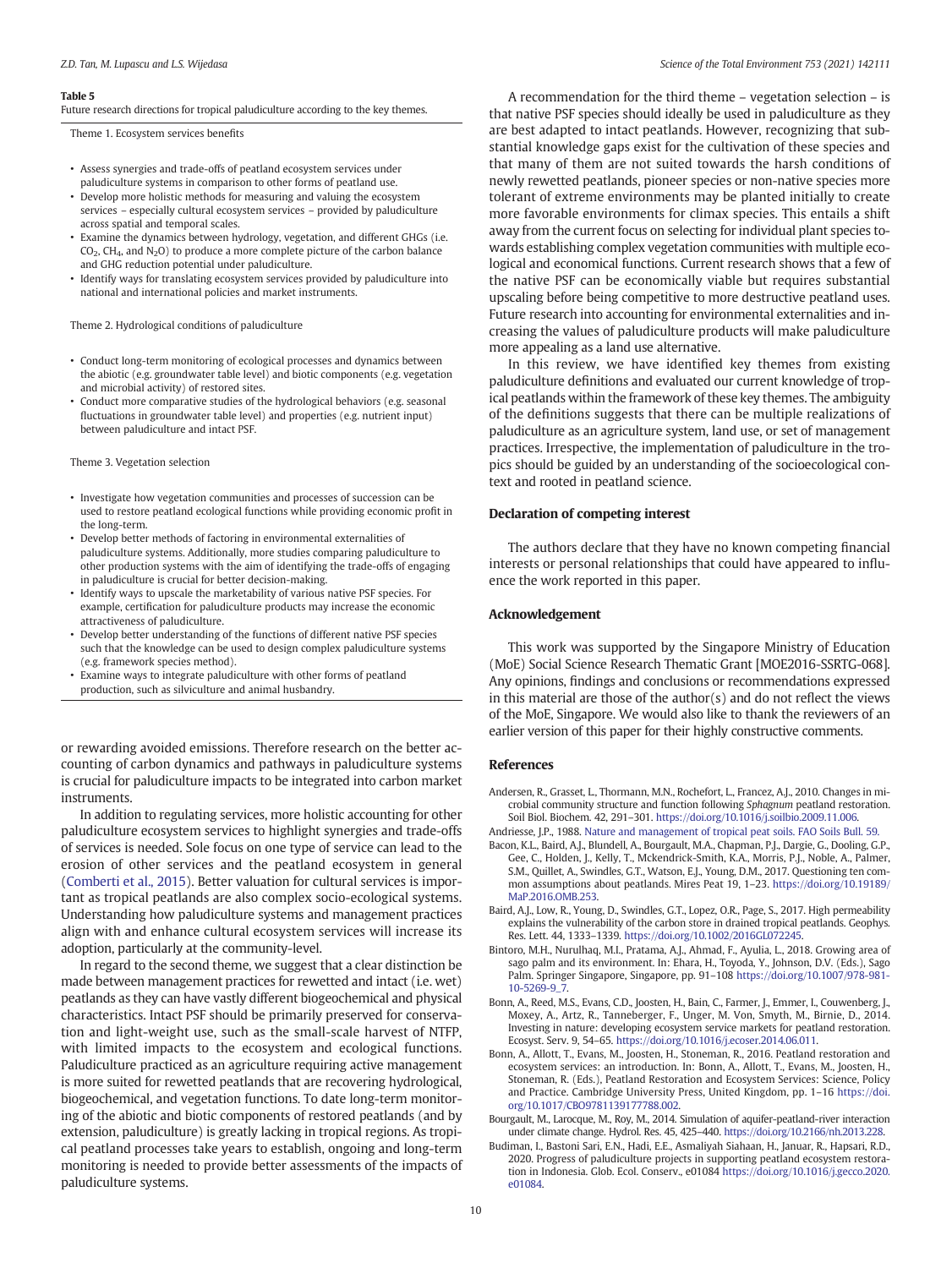- <span id="page-10-0"></span>Butler, R.A., 2010. Logging may swamp Indonesian peatlands, destroy local sustainable sago industry [WWW document]. Mongabay. URL. [https://news.mongabay.com/](https://news.mongabay.com/2010/08/logging-may-swamp-indonesian-peatlands-destroy-local-sustainable-sago-industry/) [2010/08/logging-may-swamp-indonesian-peatlands-destroy-local-sustainable-sago](https://news.mongabay.com/2010/08/logging-may-swamp-indonesian-peatlands-destroy-local-sustainable-sago-industry/)[industry/.](https://news.mongabay.com/2010/08/logging-may-swamp-indonesian-peatlands-destroy-local-sustainable-sago-industry/) (Accessed 4 August 2020).
- Chen, X., Chen, H.Y.H., 2018. Global effects of plant litter alterations on soil  $CO<sub>2</sub>$  to the atmosphere. Glob. Chang. Biol. 24, 3462–3471. [https://doi.org/10.1111/gcb.14147.](https://doi.org/10.1111/gcb.14147)
- Chew, T.A., Md. Isa, A.H., Mohayidin, M.G., 1998. [The sago industry in Malaysia: present](http://refhub.elsevier.com/S0048-9697(20)35640-0/rf0065) [status and future prospects. 7th International Working Conference on Stored](http://refhub.elsevier.com/S0048-9697(20)35640-0/rf0065)[product Protection. Chengdu, pp. 1720](http://refhub.elsevier.com/S0048-9697(20)35640-0/rf0065)–1728.
- Cleary, M.C., 1996. Indigenous trade and European economic intervention in North-West Borneo c.1860–1930. Mod. Asian Stud. 30, 301–324. [https://doi.org/10.1017/](https://doi.org/10.1017/s0026749x00016486) [s0026749x00016486.](https://doi.org/10.1017/s0026749x00016486)
- Comberti, C., Thornton, T.F., Wylliede Echeverria, V., Patterson, T., 2015. Ecosystem services or services to ecosystems? Valuing cultivation and reciprocal relationships between humans and ecosystems. Glob. Environ. Chang. 34, 247–262. [https://doi.org/](https://doi.org/10.1016/j.gloenvcha.2015.07.007) [10.1016/j.gloenvcha.2015.07.007](https://doi.org/10.1016/j.gloenvcha.2015.07.007).
- Comte, I., Colin, F., Whalen, J.K., Grünberger, O., Caliman, J.P., 2012. Agricultural practices in oil palm plantations and their impact on hydrological changes, nutrient fluxes and water quality in Indonesia: a review. Adv. Agron. 116, 71–124. [https://doi.org/](https://doi.org/10.1016/B978-0-12-394277-7.00003-8) [10.1016/B978-0-12-394277-7.00003-8](https://doi.org/10.1016/B978-0-12-394277-7.00003-8).
- Couwenberg, J., Dommain, R., Joosten, H., 2010. Greenhouse gas fluxes from tropical peatlands in South-east Asia. Glob. Chang. Biol. 16, 1715–1732. [https://doi.org/](https://doi.org/10.1111/j.1365-2486.2009) [10.1111/j.1365-2486.2009.](https://doi.org/10.1111/j.1365-2486.2009)
- Couwenberg, J., Thiele, A., Tanneberger, F., Augustin, J., Bärisch, S., Dubovik, D., Liashchynskaya, N., Michaelis, D., Minke, M., Skuratovich, A., Joosten, H., 2011. Assessing greenhouse gas emissions from peatlands using vegetation as a proxy. Hydrobiologia 674, 67–89. <https://doi.org/10.1007/s10750-011-0729-x.02016.x>.
- Dargie, G.C., Lawson, I.T., Rayden, T.J., Miles, L., Mitchard, E.T.A., Page, S.E., Bocko, Y.E., Ifo, S.A., Lewis, S.L., 2019. Congo Basin peatlands: threats and conservation priorities. Mitig. Adapt. Strateg. Glob. Chang. 24, 669–686. [https://doi.org/10.1007/s11027-](https://doi.org/10.1007/s11027-017-9774-8) [017-9774-8.](https://doi.org/10.1007/s11027-017-9774-8)
- Dieleman, C.M., Branfireun, B.A., Mclaughlin, J.W., Lindo, Z., 2015. Climate change drives a shift in peatland ecosystem plant community: implications for ecosystem function and stability. Glob. Chang. Biol. 21, 388–395. <https://doi.org/10.1111/gcb.12643>.
- Dohong, A., Aziz, A.A., Dargusch, P., 2017. A review of the drivers of tropical peatland degradation in South-East Asia. Land Use Policy 69, 349–360. [https://doi.org/10.1016/j.](https://doi.org/10.1016/j.landusepol.2017.09.035) [landusepol.2017.09.035](https://doi.org/10.1016/j.landusepol.2017.09.035).
- Dohong, A., Abdul Aziz, A., Dargusch, P., 2018. A review of techniques for effective tropical peatland restoration. Wetlands 38, 275–292. [https://doi.org/10.1007/s13157-018-](https://doi.org/10.1007/s13157-018-1017-6) [1017-6](https://doi.org/10.1007/s13157-018-1017-6).
- Draper, F.C., Roucoux, K.H., Lawson, I.T., Mitchard, E.T.A., Honorio Coronado, E.N., Lähteenoja, O., Montenegro, L.T., Sandoval, E.V., Zaráte, R., Baker, T.R., 2014. The distribution and amount of carbon in the largest peatland complex in Amazonia. Environ. Res. Lett. 9. <https://doi.org/10.1088/1748-9326/9/12/124017>.
- Elliott, S., Navakitbumrung, P., Kuarak, C., Zangkum, S., Anusarnsunthorn, V., Blakesley, D., 2003. Selecting framework tree species for restoring seasonally dry tropical forests in northern Thailand based on field performance. For. Ecol. Manag. 184, 177–191. [https://doi.org/10.1016/S0378-1127\(03\)00211-1.](https://doi.org/10.1016/S0378-1127(03)00211-1)
- Evans, C.D., Williamson, J.M., Kacaribu, F., Irawan, D., Suardiwerianto, Y., Hidayat, M.F., Laurén, A., Page, S.E., 2019. Rates and spatial variability of peat subsidence in Acacia plantation and forest landscapes in Sumatra, Indonesia. Geoderma 338, 410–421. [https://doi.org/10.1016/j.geoderma.2018.12.028.](https://doi.org/10.1016/j.geoderma.2018.12.028)
- FAO, d. The main characteristics of tropical peats [WWW document]. URL. [http://www.](http://www.fao.org/3/x5872e/x5872e06.htm) [fao.org/3/x5872e/x5872e06.htm.](http://www.fao.org/3/x5872e/x5872e06.htm) (Accessed 2 August 2020) (n.d.).
- Flach, M., 1997. [Sago palm. Metroxylon sagu Rottb. Promoting the Conservation and Use](http://refhub.elsevier.com/S0048-9697(20)35640-0/rf0135) [of Underutilized and Neglected Crops. Institute of Plant Genetics and Crop Plant Re](http://refhub.elsevier.com/S0048-9697(20)35640-0/rf0135)[search, Gatersleben/International Plant Genetic Resources Institute, Rome, Italy, p. 13.](http://refhub.elsevier.com/S0048-9697(20)35640-0/rf0135)
- Frolking, S., Roulet, N.T., Moore, T.R., Richard, P.J.H., Lavoie, M., Muller, S.D., 2001. Modeling northern peatland decomposition and peat accumulation. Ecosystems 4, 479–498. [https://doi.org/10.1007/s10021-001-0105-1.](https://doi.org/10.1007/s10021-001-0105-1)
- Fujii, S., Mori, A.S., Koide, D., Makoto, K., Matsuoka, S., Osono, T., Isbell, F., 2017. Disentangling relationships between plant diversity and decomposition processes under forest restoration. J. Appl. Ecol. 54, 80–90. [https://doi.org/10.1111/1365-](https://doi.org/10.1111/1365-2664.12733) [2664.12733](https://doi.org/10.1111/1365-2664.12733).
- Furukawa, Y., Inubushi, K., Ali, M., Itang, A.M., Tsuruta, H., 2005. Effect of changing groundwater levels caused by land-use changes on greenhouse gas fluxes from tropical peat lands. Nutr. Cycl. Agroecosystems 71, 81–91. [https://doi.org/10.1007/](https://doi.org/10.1007/s10705-004-5286-5) [s10705-004-5286-5](https://doi.org/10.1007/s10705-004-5286-5).
- Gasparatos, A., Stromberg, P., Takeuchi, K., 2011. Biofuels, ecosystem services and human wellbeing: putting biofuels in the ecosystem services narrative. Agric. Ecosyst. Environ. 142, 111–128. <https://doi.org/10.1016/j.agee.2011.04.020>.
- Gaudig, G., Krebs, M., Joosten, H., 2017. Sphagnum farming on cut-over bog in NW Germany: long-term studies on sphagnum growth. Mires Peat 20, 1–19. [https://doi.](https://doi.org/10.19189/MaP.2016.OMB.238) [org/10.19189/MaP.2016.OMB.238](https://doi.org/10.19189/MaP.2016.OMB.238).
- Gaveau, D.L.A., Locatelli, B., Salim, M.A., Yaen, H., Pacheco, P., Sheil, D., 2019. Rise and fall of forest loss and industrial plantations in Borneo (2000–2017). Conserv. Lett. 12, e12622. <https://doi.org/10.1111/conl.12622>.
- Giannini, V., Silvestri, N., Dragoni, F., Pistocchi, C., Sabbatini, T., Bonari, E., 2017. Growth and nutrient uptake of perennial crops in a paludicultural approach in a drained Mediterranean peatland. Ecol. Eng. 103, 478–487. [https://doi.org/](https://doi.org/10.1016/j.ecoleng.2015.11.049) [10.1016/j.ecoleng.2015.11.049](https://doi.org/10.1016/j.ecoleng.2015.11.049).
- Giesen, W., 2013. Paludiculture: sustainable alternatives on degraded peat land in Indonesia. Quick Assessment and Nationwide Screening (QANS) of Peat and Lowland

Resources and Action Planning for the Implementation of a National Lowland Strategy Government of Indonesia [https://doi.org/10.13140/RG.2.2.15539.73760.](https://doi.org/10.13140/RG.2.2.15539.73760)

- Giesen, W., Sari, E.N.N., 2018. Tropical Peatland Restoration Report: The Indonesian Case. Jakarta. <https://doi.org/10.13140/RG.2.2.30049.40808>.
- Giesen, W., van der Meer, P., 2009. [Guidelines for the Rehabilitation of Degraded Peat](http://refhub.elsevier.com/S0048-9697(20)35640-0/rf0190) [Swamp Forests in Central Kalimantan. Master Plan for the Conservation and Develop](http://refhub.elsevier.com/S0048-9697(20)35640-0/rf0190)[ment of the Ex-Mega Rice Project Area in Central Kalimantan \(Jakarta\)](http://refhub.elsevier.com/S0048-9697(20)35640-0/rf0190).
- Giesen, W., Wijedasa, L.S., Page, S.E., 2018. Unique Southeast Asian peat swamp forest habitats have relatively few distinctive plant species. Mires Peat 22, 1–13. [https://](https://doi.org/10.19189/MaP.2017.OMB.287) [doi.org/10.19189/MaP.2017.OMB.287.](https://doi.org/10.19189/MaP.2017.OMB.287)
- Girard, M., Lavoie, C., Thériault, M., 2002. The regeneration of a highly disturbed ecosystem: a mined peatland in southern Québec. Ecosystems 5, 274–288. [https://doi.org/](https://doi.org/10.1007/s10021-001-0071-7) [10.1007/s10021-001-0071-7](https://doi.org/10.1007/s10021-001-0071-7).
- Girsang, W., 2018. Feasibility of small-scale sago industries in the Maluku Islands, Indonesia. In: Ehara, H., Toyoda, Y., Johnson, D. (Eds.), Sago Palm. Springer Singapore, Singapore, pp. 109–121 [https://doi.org/10.1007/978-981-10-5269-9\\_8](https://doi.org/10.1007/978-981-10-5269-9_8).
- Graf, M.D., Bérubé, V., Rochefort, L., 2012. [Restoration of peatlands after peat extraction:](http://refhub.elsevier.com/S0048-9697(20)35640-0/rf0210) [impacts, restoration goals, and techniques. In: Vitt, D., Bhatti, J. \(Eds.\), Restoration](http://refhub.elsevier.com/S0048-9697(20)35640-0/rf0210) [and Reclamation of Boreal Ecosystems. Cambridge University Press, United](http://refhub.elsevier.com/S0048-9697(20)35640-0/rf0210) [Kingdom, pp. 259](http://refhub.elsevier.com/S0048-9697(20)35640-0/rf0210)–280.
- Graham, L.L.B., 2009. [A Literature Review of the Ecology and Silviculture of Tropical Peat](http://refhub.elsevier.com/S0048-9697(20)35640-0/rf0215) [Swamp Forest Tree Species Found Naturally Occurring in Central Kalimantan. The Ka](http://refhub.elsevier.com/S0048-9697(20)35640-0/rf0215)[limantan Forests and Climate Partnership.](http://refhub.elsevier.com/S0048-9697(20)35640-0/rf0215)
- Graham, L.L.B., Giesen, W., Page, S.E., 2017. [A common-sense approach to tropical peat](http://refhub.elsevier.com/S0048-9697(20)35640-0/rf0220) [swamp forest restoration in Southeast Asia. Restor. Ecol. 25, 312](http://refhub.elsevier.com/S0048-9697(20)35640-0/rf0220)–321.
- Gumbricht, T., Roman-Cuesta, R.M., Verchot, L., Herold, M., Wittmann, F., Householder, E., Herold, N., Murdiyarso, D., 2017. An expert system model for mapping tropical wetlands and peatlands reveals South America as the largest contributor. Glob. Chang. Biol. 23, 3581–3599. [https://doi.org/10.1111/gcb.13689.](https://doi.org/10.1111/gcb.13689)
- Günther, A., Jurasinski, G., Albrecht, K., Gaudig, G., Krebs, M., Glatzel, S., 2017. Greenhouse gas balance of an establishing Sphagnum culture on a former bog grassland in Germany. Mires Peat 20, 1–16. <https://doi.org/10.19189/MaP.2015.OMB.210>.
- Günther, A., Barthelmes, A., Huth, V., Joosten, H., Jurasinski, G., Koebsch, F., Couwenberg, J., 2020. Prompt rewetting of drained peatlands reduces climate warming despite methane emissions. Nat. Commun. 11, 1–5. [https://doi.org/10.1038/s41467-020-](https://doi.org/10.1038/s41467-020-15499-z) [15499-z](https://doi.org/10.1038/s41467-020-15499-z).
- Harpenslager, S.F., van den Elzen, E., Kox, M.A.R., Smolders, A.J.P., Ettwig, K.F., Lamers, L.P.M., 2015. Rewetting former agricultural peatlands: topsoil removal as a prerequisite to avoid strong nutrient and greenhouse gas emissions. Ecol. Eng. 84, 159–168. [https://doi.org/10.1016/j.ecoleng.2015.08.002.](https://doi.org/10.1016/j.ecoleng.2015.08.002)
- Harrison, M.E., Ottay, J.B., D'Arcy, L.J., Cheyne, S.M., Anggodo Belcher, C., Cole, L., Dohong, A., Ermiasi, Y., Feldpausch, T., Gallego-Sala, A., Gunawan, A., Höing, A., Husson, S.J., Kulu, I.P., Soebagio, S.M., Mang, S., Mercado, L., Morrogh-Bernard, H.C., Page, S.E., Priyanto, R., Ripoll Capilla, B., Rowland, L., Santos, E.M., Schreer, V., Sudyana, I.N., Taman, S.B.B., Thornton, S.A., Upton, C., Wich, S.A., Veen, F.J.F., 2020. Tropical forest and peatland conservation in Indonesia: challenges and directions. People Nat. 2, 4–28. [https://doi.org/10.1002/pan3.10060.](https://doi.org/10.1002/pan3.10060)

Harun, M.K., 2014. [Agroforestri berbasis jelutung rawa: Solusi sosial, ekonomi dan](http://refhub.elsevier.com/S0048-9697(20)35640-0/rf0250) [lingkungan pengelolaan lahan gambut. FORDA Press, Bogor.](http://refhub.elsevier.com/S0048-9697(20)35640-0/rf0250)

- Hergoualc'h, K., Verchot, L.V., 2011. Stocks and fluxes of carbon associated with land use change in Southeast Asian tropical peatlands: a review. Glob. Biogeochem. Cycles 25, 1–13. <https://doi.org/10.1029/2009GB003718>.
- Hergoualc'h, K.A., Verchot, L.V., 2012. Changes in soil CH<sub>4</sub> fluxes from the conversion of tropical peat swamp forests: a meta-analysis. J. Integr. Environ. Sci. 9, 31–39. <https://doi.org/10.1080/1943815X.2012.747252>.
- Hermanns, T., Helming, K., König, H.J., Schmidt, K., Li, Q., Faust, H., 2017. Sustainability impact assessment of peatland-use scenarios: confronting land use supply with demand. Ecosyst. Serv. 26, 365–376. <https://doi.org/10.1016/j.ecoser.2017.02.002>.
- Holden, J., Wallage, Z.E., Lane, S.N., McDonald, A.T., 2011. Water table dynamics in undisturbed, drained and restored blanket peat. J. Hydrol. 402, 103–114. [https://doi.org/](https://doi.org/10.1016/j.jhydrol.2011.03.010) [10.1016/j.jhydrol.2011.03.010.](https://doi.org/10.1016/j.jhydrol.2011.03.010)
- Hooijer, A., 2005. Hydrology of tropical wetland forests: recent research results from Sarawak peatswamps. In: Bonell, M., Bruijnzeel, L.A.E. (Eds.), Forests, Water and People in the Humid Tropics: Past, Present and Future Hydrological Research for Integrated Land and Water Management. International Hydrology Series. Cambridge University, United Kingdom, Press, pp. 447–461 <https://doi.org/10.1017/CBO9780511535666.023>.
- Hooijer, A., Page, S., Canadell, J.G., Silvius, M., Kwadijk, J., Wösten, H., Jauhiainen, J., 2010. Current and future  $CO<sub>2</sub>$  emissions from drained peatlands in Southeast Asia. Biogeosciences 7, 1505–1514. [https://doi.org/10.5194/bg-7-1505-2010.](https://doi.org/10.5194/bg-7-1505-2010)
- Hooijer, A., Page, S., Jauhiainen, J., Lee, W.A., Lu, X.X., Idris, A., Anshari, G., 2012a. Subsidence and carbon loss in drained tropical peatlands. Biogeosciences 9, 1053–1071. <https://doi.org/10.5194/bg-9-1053-2012>.
- Hooijer, A., Triadi, B., Karyanto, O., Page, S., van der Vat, M., Erkens, G., 2012b. [Subsidence](http://refhub.elsevier.com/S0048-9697(20)35640-0/rf0290) [in drained coastal peatland in SE Asian: implications for sustainability, in: 14th Inter](http://refhub.elsevier.com/S0048-9697(20)35640-0/rf0290)[national Peat Congress. International Peat Society, Stockholm, pp. 1](http://refhub.elsevier.com/S0048-9697(20)35640-0/rf0290)–7.
- Hoscilo, A., Page, S.E., Tansey, K.J., Rieley, J.O., 2011. Effect of repeated fires on land-cover change on peatland in southern Central Kalimantan, Indonesia, from 1973 to 2005. Int. J. Wildl. Fire 20, 578–588. <https://doi.org/10.1071/WF10029>.
- Hoyt, A.M., Chaussard, E., Seppalainen, S.S., Harvey, C.F., 2020. Widespread subsidence and carbon emissions across Southeast Asian peatlands. Nat. Geosci. 13 (6), 435–440. [https://doi.org/10.1038/s41561-020-0575-4.](https://doi.org/10.1038/s41561-020-0575-4)
- Huth, V., Hoffmann, M., Bereswill, S., Popova, Y., Zak, D., Augustin, J., 2018. The climate warming effect of a fen peat meadow with fluctuating water table is reduced by young alder trees. Mires Peat 21, 1–18. [https://doi.org/10.19189/MaP.2017.OMB.291.](https://doi.org/10.19189/MaP.2017.OMB.291)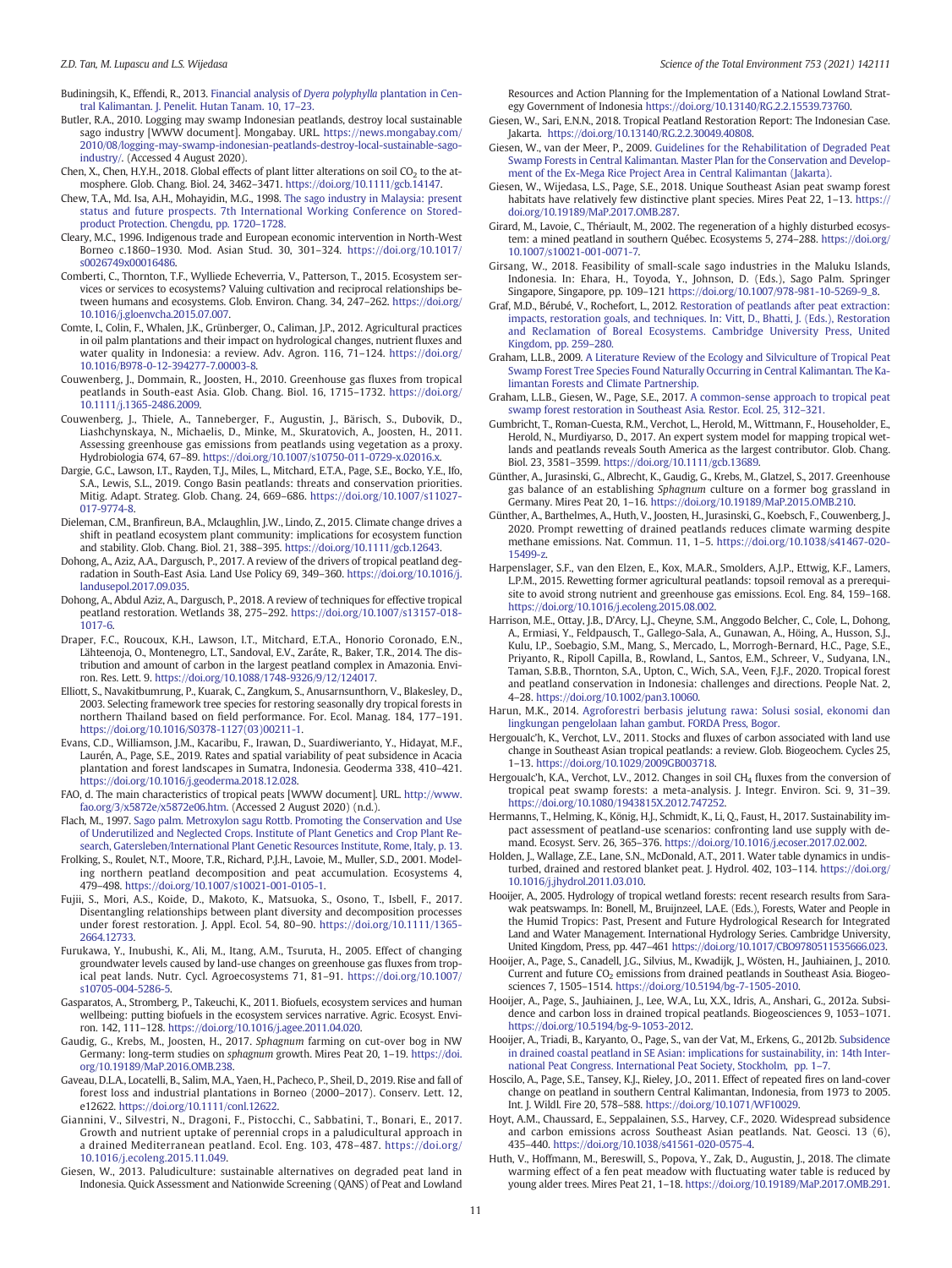- <span id="page-11-0"></span>Hytönen, J., Aro, L., Jylhä, P., 2018. Biomass production and carbon sequestration of dense downy birch stands on cutaway peatlands. Scand. J. For. Res. 33, 764–771. [https://doi.](https://doi.org/10.1080/02827581.2018.1500636) [org/10.1080/02827581.2018.1500636.](https://doi.org/10.1080/02827581.2018.1500636)
- Inubushi, K., Furukawa, Y., Hadi, A., Purnomo, E., Tsuruta, H., 2003. Seasonal changes of  $CO<sub>2</sub>$ , CH<sub>4</sub> and N<sub>2</sub>O fluxes in relation to land-use change in tropical peatlands located in coastal area of South Kalimantan. Chemosphere 52, 603–608. [https://doi.org/](https://doi.org/10.1016/S0045-6535(03)00242-X) [10.1016/S0045-6535\(03\)00242-X](https://doi.org/10.1016/S0045-6535(03)00242-X).
- IPCC, 2014. [In: Hiraishi, T., Krug, T., Tanabe, K., Srivastava, N., Baasansuren, J., Fukuda, M.,](http://refhub.elsevier.com/S0048-9697(20)35640-0/rf0320) [Troxler, T.G. \(Eds.\), 2013 Supplement to the 2006 IPCC Guidelines for National Green](http://refhub.elsevier.com/S0048-9697(20)35640-0/rf0320)[house Gas Inventories: Wetlands. Published: IPCC, Switzerland](http://refhub.elsevier.com/S0048-9697(20)35640-0/rf0320).
- Jauhiainen, J., Limin, S., Silvennoinen, H., Vasander, H., 2008. [Carbon dioxide and methane](http://refhub.elsevier.com/S0048-9697(20)35640-0/rf0325) fl[uxes in drained tropical peat before and after hydrological restoration. Ecology 89,](http://refhub.elsevier.com/S0048-9697(20)35640-0/rf0325) [3503](http://refhub.elsevier.com/S0048-9697(20)35640-0/rf0325)–3514.
- Jauhiainen, J., Page, S.E., Vasander, H., 2016. Greenhouse gas dynamics in degraded and restored tropical peatlands. Mires Peat 6, 1–12. [https://doi.org/10.19189/MaP.2016.](https://doi.org/10.19189/MaP.2016.OMB.229) [OMB.229](https://doi.org/10.19189/MaP.2016.OMB.229).
- Jong, F.S., 2001. [Commercial sago palm cultivation on deep peat in Riau, Indonesia. Sago](http://refhub.elsevier.com/S0048-9697(20)35640-0/rf0335) [Palm 9, 16](http://refhub.elsevier.com/S0048-9697(20)35640-0/rf0335)–20.
- Jong, F.S., 2018. An overview of sago industry development, 1980s–2015. In: Ehara, H., Toyoda, Y., Johnson, D. (Eds.), Sago Palm. Springer Singapore, Singapore, pp. 75–89 [https://doi.org/10.1007/978-981-10-5269-9\\_6.](https://doi.org/10.1007/978-981-10-5269-9_6)
- Joosten, H., Clarke, D., 2002. [Wise Use of Mires and Peatlands: Background and Principles](http://refhub.elsevier.com/S0048-9697(20)35640-0/rf0345) [Including a Framework for Decision-making. International Mire Conservation Group](http://refhub.elsevier.com/S0048-9697(20)35640-0/rf0345) [and International Peatland Society, Saarijärvi](http://refhub.elsevier.com/S0048-9697(20)35640-0/rf0345).
- Joosten, H., Tapio-Biström, M.L., Tol, S., 2012. [Peatlands-Guidance for Climate Change Mit](http://refhub.elsevier.com/S0048-9697(20)35640-0/rf0350)[igation Through Conservation, Rehabilitation and Sustainable Use. 2nd ed. FAO and](http://refhub.elsevier.com/S0048-9697(20)35640-0/rf0350) [Wetlands International, Rome](http://refhub.elsevier.com/S0048-9697(20)35640-0/rf0350).
- Joosten, H., Gaudig, G., Tanneberger, F., Wichmann, S., Wichtmann, W., 2016. [Paludiculture: sustainable productive use of wet and rewetted peatlands. In: Bonn,](http://refhub.elsevier.com/S0048-9697(20)35640-0/rf0355) [A., Allott, T., Evans, M., Joosten, H., Stoneman, R. \(Eds.\), Peatland Restoration and Eco](http://refhub.elsevier.com/S0048-9697(20)35640-0/rf0355)[system Services: Science, Policy and Practice. Cambridge University Press, United](http://refhub.elsevier.com/S0048-9697(20)35640-0/rf0355) [Kingdom, pp. 339](http://refhub.elsevier.com/S0048-9697(20)35640-0/rf0355)–357.
- Kandel, T.P., Elsgaard, L., Karki, S., Lærke, P.E., 2013. Biomass yield and greenhouse gas emissions from a drained fen peatland cultivated with reed canary grass under different harvest and fertilizer regimes. Bioenergy Res 6, 883–895. [https://doi.org/10.1007/](https://doi.org/10.1007/s12155-013-9316-5) [s12155-013-9316-5](https://doi.org/10.1007/s12155-013-9316-5).
- Karki, S., Elsgaard, L., Audet, J., Lærke, P.E., 2014. Mitigation of greenhouse gas emissions from reed canary grass in paludiculture: effect of groundwater level. Plant Soil 383, 217–230. <https://doi.org/10.1007/s11104-014-2164-z>.
- Karki, S., Elsgaard, L., Lærke, P.E., 2015. Effect of reed canary grass cultivation on greenhouse gas emission from peat soil at controlled rewetting. Biogeosciences 12, 595–606. [https://doi.org/10.5194/bg-12-595-2015.](https://doi.org/10.5194/bg-12-595-2015)
- Karki, S., Elsgaard, L., Kandel, T.P., Lærke, P.E., 2016. Carbon balance of rewetted and drained peat soils used for biomass production: a mesocosm study. GCB Bioenergy 8, 969–980. <https://doi.org/10.1111/gcbb.12334>.
- Kennedy, G.W., Price, J.S., 2005. A conceptual model of volume-change controls on the hydrology of cutover peats. J. Hydrol. 302, 13–27. [https://doi.org/10.1016/j.](https://doi.org/10.1016/j.jhydrol.2004.06.024) [jhydrol.2004.06.024.](https://doi.org/10.1016/j.jhydrol.2004.06.024)
- Kimmel, K., Mander, Ü., 2010. Ecosystem services of peatlands: implications for restoration. Prog. Phys. Geogr. 34, 419–514. [https://doi.org/10.1177/0309133310365595.](https://doi.org/10.1177/0309133310365595)
- Könönen, M., Jauhiainen, J., Straková, P., Heinonsalo, J., Laiho, R., Kusin, K., Limin, S., Vasander, H., 2018. Deforested and drained tropical peatland sites show poorer peat substrate quality and lower microbial biomass and activity than unmanaged swamp forest. Soil Biol. Biochem. 123, 229–241. [https://doi.org/10.1016/j.](https://doi.org/10.1016/j.soilbio.2018.04.028) [soilbio.2018.04.028.](https://doi.org/10.1016/j.soilbio.2018.04.028)
- Kuniyasu, M., 2002. [Environments and people of Sumatran peat swamp forests II: distri](http://refhub.elsevier.com/S0048-9697(20)35640-0/rf0395)[bution of villages and interactions between people and forests. Southeast Asian Stud.](http://refhub.elsevier.com/S0048-9697(20)35640-0/rf0395) [40, 87](http://refhub.elsevier.com/S0048-9697(20)35640-0/rf0395)–108.
- Kurnianto, S., Selker, J., Boone Kauffman, J., Murdiyarso, D., Peterson, J.T., 2019. The influence of land-cover changes on the variability of saturated hydraulic conductivity in tropical peatlands. Mitig. Adapt. Strateg. Glob. Chang. 24, 535–555. [https://doi.org/](https://doi.org/10.1007/s11027-018-9802-3) [10.1007/s11027-018-9802-3](https://doi.org/10.1007/s11027-018-9802-3).
- Lachance, D., Lavoie, C., 2004. Vegetation of Sphagnum bogs in highly disturbed landscapes: relative influence of abiotic and anthropogenic factors. Appl. Veg. Sci. 7, 183–192. <https://doi.org/10.1111/j.1654-109X.2004.tb00609.x>.
- Lähteenoja, O., Page, S., 2011. High diversity of tropical peatland ecosystem types in the Pastaza-Marañón basin, Peruvian Amazonia. J. Geophys. Res. 116. [https://doi.org/](https://doi.org/10.1029/2010JG001508) [10.1029/2010JG001508.](https://doi.org/10.1029/2010JG001508)
- Lampela, M., Jauhiainen, J., Sarkkola, S., Vasander, H., 2018. To treat or not to treat? The seedling performance of native tree species for reforestation on degraded tropical peatlands of SE Asia. For. Ecol. Manag. 429, 217–225. [https://doi.org/10.1016/j.](https://doi.org/10.1016/j.foreco.2018.06.029) [foreco.2018.06.029.](https://doi.org/10.1016/j.foreco.2018.06.029)
- Landry, J., Rochefort, L., 2012. [The Drainage of Peatlands: Impacts and Rewetting Tech](http://refhub.elsevier.com/S0048-9697(20)35640-0/rf0420)[niques. Peatland Ecology Research Group, Quebec](http://refhub.elsevier.com/S0048-9697(20)35640-0/rf0420).
- Lau, W.W.Y., 2013. Beyond carbon: conceptualizing payments for ecosystem services in blue forests on carbon and other marine and coastal ecosystem services. Ocean Coast. Manag. 83, 5–14. <https://doi.org/10.1016/j.ocecoaman.2012.03.011>.
- Leifeld, J., Menichetti, L., 2018. The underappreciated potential of peatlands in global climate change mitigation strategies. Nat. Commun. 9, 1071. [https://doi.org/10.1038/](https://doi.org/10.1038/s41467-018-03406-6) [s41467-018-03406-6](https://doi.org/10.1038/s41467-018-03406-6).
- Lilleskov, E., McCullough, K., Hergoualc'h, K., del Castillo Torres, D., Chimner, R., Murdiyarso, D., Kolka, R., Bourgeau-Chavez, L., Hribljan, J., del Aguila Pasquel, J., Wayson, C., 2019. Is Indonesian peatland loss a cautionary tale for Peru? A twocountry comparison of the magnitude and causes of tropical peatland degradation. Mitig. Adapt. Strateg. Glob. Chang. 24, 591–623. [https://doi.org/10.1007/s11027-](https://doi.org/10.1007/s11027-018-9790-3) [018-9790-3.](https://doi.org/10.1007/s11027-018-9790-3)
- Limin, S.H., Jentha, Ermiasi, Y., 2007. History of the development of tropical peatland in Central Kalimantan, Indonesia. Tropics 16, 291–301. [https://doi.org/10.3759/](https://doi.org/10.3759/tropics.16.291) [tropics.16.291.](https://doi.org/10.3759/tropics.16.291)
- Lucchese, M., Waddington, J.M., Poulin, M., Pouliot, R., Rochefort, L., Strack, M., 2010. Organic matter accumulation in a restored peatland: evaluating restoration success. Ecol. Eng. 36, 482–488. <https://doi.org/10.1016/j.ecoleng.2009.11.017>.
- Lugo, A.E., 1997. The apparent paradox of reestablishing species richness on degraded lands with tree monocultures. For. Ecol. Manag. 99, 9–19. [https://doi.org/10.1016/](https://doi.org/10.1016/S0378-1127(97)00191-6) [S0378-1127\(97\)00191-6.](https://doi.org/10.1016/S0378-1127(97)00191-6)
- Lupascu, M., Akhtar, H., Smith, T.E.L., Sukri, R.S., 2020a. Post-fire carbon dynamics in the tropical peat swamp forests of Brunei reveal long-term elevated CH4 flux. Glob. Chang. Biol. <https://doi.org/10.1111/gcb.15195> gcb.15195.
- Lupascu, M., Varkkey, H., Tortajada, C., 2020b. Is flooding considered a threat in the degraded tropical peatlands? Sci. Total Environ. 723, 137988. [https://doi.org/10.1016/](https://doi.org/10.1016/j.scitotenv.2020.137988) [j.scitotenv.2020.137988](https://doi.org/10.1016/j.scitotenv.2020.137988).
- Mander, Ü., Järveoja, J., Maddison, M., Soosaar, K., Aavola, R., Ostonen, J., Salm, J.O., 2012. Reed canary grass cultivation mitigates greenhouse gas emissions from abandoned peat extraction areas. GCB Bioenergy 4, 462–474. [https://doi.org/10.1111/j.1757-](https://doi.org/10.1111/j.1757-1707.2011.01138.x) [1707.2011.01138.x.](https://doi.org/10.1111/j.1757-1707.2011.01138.x)
- Md Isa, A.H., Mohayidin, M.G., 1999. [An Economic Study of the Sago Palm Industry in](http://refhub.elsevier.com/S0048-9697(20)35640-0/rf0470) [Malaysia. The Research Unit, Universiti Putra Malaysia, Serdang](http://refhub.elsevier.com/S0048-9697(20)35640-0/rf0470).
- Melton, J.R., Wania, R., Hodson, E.L., Poulter, B., Ringeval, B., Spahni, R., Bohn, T., Avis, C.A., Beerling, D.J., Chen, G., Eliseev, A.V., Denisov, S.N., Hopcroft, P.O., Lettenmaier, D.P., Riley, W.J., Singarayer, J.S., Subin, Z.M., Tian, H., Zürcher, S., Brovkin, V., van Bodegom, P.M., Kleinen, T., Yu, Z.C., Kaplan, J.O., 2013. Present state of global wetland extent and wetland methane modelling: conclusions from a model inter-comparison project (WETCHIMP). Biogeosciences 10, 753–788. [https://doi.org/10.5194/bg-10-](https://doi.org/10.5194/bg-10-753-2013) [753-2013](https://doi.org/10.5194/bg-10-753-2013).
- Melts, I., Ivask, M., Geetha, M., Takeuchi, K., Heinsoo, K., 2019. Combining bioenergy and nature conservation: an example in wetlands. Renew. Sust. Energ. Rev. 111, 293–302. <https://doi.org/10.1016/j.rser.2019.05.028>.
- Miettinen, J., Hooijer, A., Shi, C., Tollenaar, D., Vernimmen, R., Liew, S.C., Malins, C., Page, S.E., 2012. Extent of industrial plantations on Southeast Asian peatlands in 2010 with analysis of historical expansion and future projections. Glob. Chang. Biol. Bioenergy 4, 908–918. [https://doi.org/10.1111/j.1757-1707.2012.01172.x.](https://doi.org/10.1111/j.1757-1707.2012.01172.x)
- Miettinen, J., Wang, J., Hooijer, A., Liew, S., 2013. Peatland conversion and degradation processes in insular Southeast Asia: a case study in Jambi, Indonesia. L. Degrad. Dev. 24, 334–341. <https://doi.org/10.1002/ldr.1130>.
- Miettinen, J., Shi, C., Liew, S.C., 2016. Land cover distribution in the peatlands of Peninsular Malaysia, Sumatra and Borneo in 2015 with changes since 1990. Glob. Ecol. Conserv 6, 67–78. <https://doi.org/10.1016/j.gecco.2016.02.004>.

Millennium Ecosystem Assessment, 2003. [Ecosystems and Human Well-being: A Frame](http://refhub.elsevier.com/S0048-9697(20)35640-0/rf0500)[work for Assessment.](http://refhub.elsevier.com/S0048-9697(20)35640-0/rf0500)

- Ming, R.Y.C., Sobeng, Y., Zaini, F., Busri, N., 2018. Suitability of peat swamp areas for commercial production of sago palms: the Sarawak experience. In: Ehara, H., Toyoda, Y., Johnson, D.V. (Eds.), Sago Palm. Springer Singapore, Singapore, pp. 91–108 [https://](https://doi.org/10.1007/978-981-10-5269-9_7) [doi.org/10.1007/978-981-10-5269-9\\_7.](https://doi.org/10.1007/978-981-10-5269-9_7)
- Mintarjo, M., Betlina, S., 2006. Prospek pengelolaan hutan berbasis masyarakat pada taman nasional Sebangau melalui usaha pengembangan tanaman jelutong (Dyera Lowii). Buana Sains 6, 101–114. <https://doi.org/10.33366/BS.V6I2.100>.
- Mishra, S., Lee, W.A., Hooijer, A., Reuben, S., Sudiana, I.M., Idris, A., Swarup, S., 2014. Microbial and metabolic profiling reveal strong influence of water table and land-use patterns on classification of degraded tropical peatlands. Biogeosciences 11, 1727–1741. [https://doi.org/10.5194/bg-11-1727-2014.](https://doi.org/10.5194/bg-11-1727-2014)
- Moore, S., Evans, C.D., Page, S.E., Garnett, M.H., Jones, T.G., Freeman, C., Hooijer, A., Wiltshire, A.J., Limin, S.H., Gauci, V., 2013. Deep instability of deforested tropical peatlands revealed by fluvial organic carbon fluxes. Nature 493, 660–663. [https://](https://doi.org/10.1038/nature11818) [doi.org/10.1038/nature11818](https://doi.org/10.1038/nature11818).
- Morley, R.J., 2013. Cenozoic ecological history of South East Asian peat mires based on the comparison of coals with present day and Late Quaternary peats. J. Limnol. 72, 36–59. <https://doi.org/10.4081/jlimnol.2013.s2.e3>.
- Murdiyarso, D., Hergoualc'h, K., Verchot, L.V., 2010. Opportunities for reducing greenhouse gas emissions in tropical peatlands. PNAS 107, 19655–19660. [https://doi.org/](https://doi.org/10.1073/pnas.0911966107) [10.1073/pnas.0911966107](https://doi.org/10.1073/pnas.0911966107).
- Murdiyarso, D., Lilleskov, E., Kolka, R., 2019. Tropical peatlands under siege: the need for evidence-based policies and strategies. Mitig. Adapt. Strateg. Glob. Chang. 24, 493–505. [https://doi.org/10.1007/s11027-019-9844-1.](https://doi.org/10.1007/s11027-019-9844-1)
- Naim, H.M., Yaakub, A.N., Hamdan, D.A.A., 2016. Commercialization of sago through estate plantation scheme in Sarawak: the way forward. Int. J. Agron., 1–6 [https://doi.](https://doi.org/10.1155/2016/8319542) [org/10.1155/2016/8319542.](https://doi.org/10.1155/2016/8319542)
- Noor, M., 2001. [Pertanian lahan gambut: Potensi dan kendala \(Peatland Agriculture: Po](http://refhub.elsevier.com/S0048-9697(20)35640-0/rf0545)[tency and Problems\). Kanisius, Yogyakarta.](http://refhub.elsevier.com/S0048-9697(20)35640-0/rf0545)
- OFX, 2017. Yearly average rates. [https://www.ofx.com/en-au/forex-news/historical-ex](https://www.ofx.com/en-au/forex-news/historical-exchange-rates/yearly-average-rates/)[change-rates/yearly-average-rates/](https://www.ofx.com/en-au/forex-news/historical-exchange-rates/yearly-average-rates/). (Accessed 12 May 2020).
- Okazaki, M., Sasaki, Y., 2018. Soil environment in sago palm forest. In: Ehara, H., Toyoda, Y., Johnson, D.V. (Eds.), Sago Palm. Springer Singapore, Singapore, pp. 91–108 [https://](https://doi.org/10.1007/978-981-10-5269-9_7) [doi.org/10.1007/978-981-10-5269-9\\_7.](https://doi.org/10.1007/978-981-10-5269-9_7)
- O'Neill, A.R., Chhetri, P.K., Chhetri, B., Rana, S.K., 2020. Establishing ecological baselines around a temperate Himalayan peatland. Wetl. Ecol. Manag. 28, 375–388. [https://](https://doi.org/10.1007/s11273-020-09710-7) [doi.org/10.1007/s11273-020-09710-7.](https://doi.org/10.1007/s11273-020-09710-7)
- Osaki, Mitsuru, Setiadi, B., Takahashi, H., Evri, M., 2016. Peatland in Kalimantan. In: Osaki, M., Tsuji, N. (Eds.), Tropical Peatland Ecosystems. Springer Japan, Tokyo, pp. 91–112 [https://doi.org/10.1007/978-4-431-55681-7\\_6.](https://doi.org/10.1007/978-4-431-55681-7_6)
- Pacini, N., Hesslerová, P., Pokorný, J., Mwinami, T., Morrison, E.H.J., Cook, A.A., Zhang, S., Harper, D.M., 2018. Papyrus as an ecohydrological tool for restoring ecosystem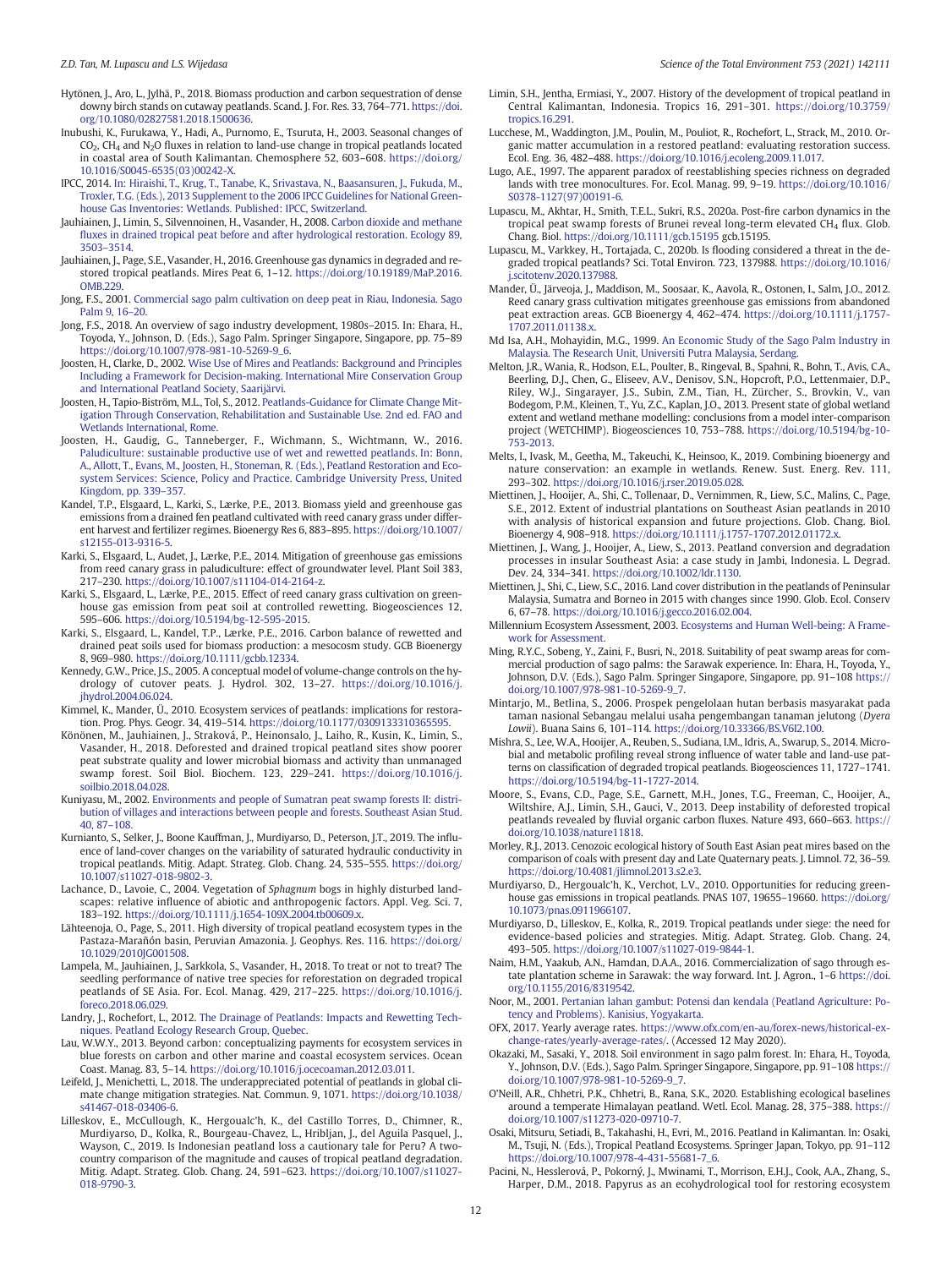<span id="page-12-0"></span>services in Afrotropical wetlands. Ecohydrol. Hydrobiol. 18, 142–154. [https://doi.org/](https://doi.org/10.1016/j.ecohyd.2018.02.001) [10.1016/j.ecohyd.2018.02.001.](https://doi.org/10.1016/j.ecohyd.2018.02.001)

- Page, S.E., Baird, A.J., 2016. Peatlands and global change: response and resilience. Annu. Rev. Environ. Resour. 41, 35–57. [https://doi.org/10.1146/annurev-environ-110615-](https://doi.org/10.1146/annurev-environ-110615-085520) [085520](https://doi.org/10.1146/annurev-environ-110615-085520).
- Page, S.E., Hosciło, A., Wösten, H., Jauhiainen, J., Silvius, M., Rieley, J., Ritzema, H., Tansey, K., Graham, L., Vasander, H., Limin, S., 2009. Restoration ecology of lowland tropical peatlands in Southeast Asia: current knowledge and future research directions. Ecosystems 12, 888–905. <https://doi.org/10.1007/s10021-008-9216-2>.
- Page, S.E., Rieley, J.O., Banks, C.J., 2011. Global and regional importance of the tropical peatland carbon pool. Glob. Chang. Biol. 17, 798–818. [https://doi.org/10.1111/](https://doi.org/10.1111/j.1365-2486.2010.02279.x) [j.1365-2486.2010.02279.x.](https://doi.org/10.1111/j.1365-2486.2010.02279.x)
- Palmborg, C., 2012. Carbon dioxide emissions from reed canary grass during two growing seasons after restoration of an abandoned agricultural peat soil. Acta Agric. Scand. A Anim. Sci. 62, 238–241. <https://doi.org/10.1080/09064702.2013.770915>.
- Pangala, S.R., Moore, S., Hornibrook, E.R.C., Gauci, V., 2013. Trees are major conduits for methane egress from tropical forested wetlands. New Phytol. 197, 524–531. <https://doi.org/10.1111/nph.12031>.
- Pannell, D.J., Schilizzi, S., 1999. Sustainable agriculture: a matter of ecology, equity, economic efficiency or expedience? J. Sustain. Agric. 13, 57–66. [https://doi.org/](https://doi.org/10.1300/J064v13n04_06) [10.1300/J064v13n04\\_06](https://doi.org/10.1300/J064v13n04_06).
- Parotta, J.A., 2012. [Restoration and management of degraded tropical forest landscapes.](http://refhub.elsevier.com/S0048-9697(20)35640-0/rf0605) [In: Ambasht, R.S., Ambasht, N.K. \(Eds.\), Modern Trends in Applied Terrestrial Ecology.](http://refhub.elsevier.com/S0048-9697(20)35640-0/rf0605) [Springer Science and Business Media](http://refhub.elsevier.com/S0048-9697(20)35640-0/rf0605).
- Posa, M.R.C., Wijedasa, L.S., Corlett, R.T., 2011. Biodiversity and conservation of tropical peat swamp forests. Bioscience 61, 49–57. [https://doi.org/10.1525/bio.2011.61.1.10.](https://doi.org/10.1525/bio.2011.61.1.10)
- Potter, L., 2005. [Commodity and environment in colonial Borneo: economic value, forest](http://refhub.elsevier.com/S0048-9697(20)35640-0/rf0615) [conversions and concern for conservation, 1870](http://refhub.elsevier.com/S0048-9697(20)35640-0/rf0615)–1940. In: Wadley, R.L. (Ed.), Histo[ries of the Borneo Environment: Economic, Political and Social Dimensions of Change](http://refhub.elsevier.com/S0048-9697(20)35640-0/rf0615) [and Continuity, Verhandelingen van Het Koninklijk Instituut Voor Taal-, Land- en](http://refhub.elsevier.com/S0048-9697(20)35640-0/rf0615) [Volkenkunde. KITLV Press, Leiden.](http://refhub.elsevier.com/S0048-9697(20)35640-0/rf0615)
- Pouliot, R., Hugron, S., Rochefort, L., 2015. Sphagnum farming: a long-term study on producing peat moss biomass sustainably. Ecol. Eng. 74, 135–147. [https://doi.org/](https://doi.org/10.1016/j.ecoleng.2014.10.007) [10.1016/j.ecoleng.2014.10.007](https://doi.org/10.1016/j.ecoleng.2014.10.007).
- Prastyaningsih, S.R., Hardiwinoto, S., Agus, C., Musyafa, 2019. Development paludiculture on tropical peatland for productive and sustainable ecosystem in Riau. IOP Conference Series: Earth and Environmental Science [https://doi.org/10.1088/1755-1315/](https://doi.org/10.1088/1755-1315/256/1/012048) [256/1/012048](https://doi.org/10.1088/1755-1315/256/1/012048).
- Price, J.S., Heathwaite, A.L., Baird, A.J., 2003. [Hydrological processes in abandoned and re](http://refhub.elsevier.com/S0048-9697(20)35640-0/rf0630)[stored peatlands: an overview of management approaches. Wetl. Ecol. Manag. 11,](http://refhub.elsevier.com/S0048-9697(20)35640-0/rf0630) [65](http://refhub.elsevier.com/S0048-9697(20)35640-0/rf0630)–83.
- Pue, A.G., Fletcher, M.T., Blaney, B., Greenhill, A.R., Warner, J.M., Latifa, A., Ng, J.C., 2018. Addressing food insecurity in Papua New Guinea through food safety and sago cropping. In: Ehara, H., Toyoda, Y., Johnson, D. (Eds.), Sago Palm. Springer Singapore, Singapore, pp. 123–137 [https://doi.org/10.1007/978-981-10-5269-9\\_9](https://doi.org/10.1007/978-981-10-5269-9_9).
- Reed, M.S., Allen, K., Attlee, A., Dougill, A.J., Evans, K.L., Kenter, J.O., Hoy, J., McNab, D., Stead, S.M., Twyman, C., Scott, A.S., Smyth, M.A., Stringer, L.C., Whittingham, M.J., 2017. A place-based approach to payments for ecosystem services. Glob. Environ. Chang. 43, 92–106. <https://doi.org/10.1016/j.gloenvcha.2016.12.009>.
- Ren, L., Eller, F., Lambertini, C., Guo, W.Y., Brix, H., Sorrell, B.K., 2019. Assessing nutrient responses and biomass quality for selection of appropriate paludiculture crops. Sci. Total Environ. 664, 1150–1161. <https://doi.org/10.1016/j.scitotenv.2019.01.419>.
- Rezanezhad, F., Price, J.S., Quinton, W.L., Lennartz, B., Milojevic, T., Van Cappellen, P., 2016. Structure of peat soils and implications for water storage, flow and solute transport: a review update for geochemists. Chem. Geol. 429, 75–84. [https://doi.org/10.1016/j.](https://doi.org/10.1016/j.chemgeo.2016.03.010) [chemgeo.2016.03.010.](https://doi.org/10.1016/j.chemgeo.2016.03.010)
- Roucoux, K.H., Lawson, I.T., Baker, T.R., Del Castillo Torres, D., Draper, F.C., Lähteenoja, O., Gilmore, M.P., Honorio Coronado, E.N., Kelly, T.J., Mitchard, E.T.A., Vriesendorp, C.F., 2017. Threats to intact tropical peatlands and opportunities for their conservation. Conserv. Biol. 31, 1283–1292. <https://doi.org/10.1111/cobi.12925>.
- Sari, E.N.N., Chitra, J., Wicaksono, S., 2018. Between facts and misconception: 3 things we need to know about paludiculture [WWW Document]. World Resour. Inst. Indoneia URL. [https://wri-indonesia.org/en/blog/between-facts-and-misconseption-3-things](https://wri-indonesia.org/en/blog/between-facts-and-misconseption-3-things-we-need-know-about-paludiculture)[we-need-know-about-paludiculture](https://wri-indonesia.org/en/blog/between-facts-and-misconseption-3-things-we-need-know-about-paludiculture). (Accessed 29 May 2020).
- Saunders, M.J., Kansiime, F., Jones, M.B., 2014. Reviewing the carbon cycle dynamics and carbon sequestration potential of Cyperus papyrus L. wetlands in tropical Africa. Wetl. Ecol. Manag. 22, 143–155. <https://doi.org/10.1007/s11273-013-9314-6>.
- Schaafsma, M., van Beukering, P.J.H., Oskolokaite, I., 2017. Combining focus group discussions and choice experiments for economic valuation of peatland restoration: a case study in Central Kalimantan, Indonesia. Ecosyst. Serv. 27, 150–160. [https://doi.org/](https://doi.org/10.1016/j.ecoser.2017.08.012) [10.1016/j.ecoser.2017.08.012](https://doi.org/10.1016/j.ecoser.2017.08.012).
- Schlattmann, A., Rode, M., 2019. Spatial potential for paludicultures to reduce agricultural greenhouse gas emissions: an analytic tool. Mires Peat 25, 1–14. [https://doi.org/](https://doi.org/10.19189/MaP.2017.OMB.324) [10.19189/MaP.2017.OMB.324.](https://doi.org/10.19189/MaP.2017.OMB.324)
- Schulz, C., Martín Brañas, M., Núñez Pérez, C., Del Aguila Villacorta, M., Laurie, N., Lawson, I.T., Roucoux, K.H., 2019a. Peatland and wetland ecosystems in Peruvian Amazonia: indigenous classifications and perspectives. Ecol. Soc. 24. [https://doi.org/10.5751/](https://doi.org/10.5751/ES-10886-240212) [ES-10886-240212.](https://doi.org/10.5751/ES-10886-240212)
- Schulz, C., Martín Brañas, M., Núñez Pérez, C., Del Aguila Villacorta, M., Laurie, N., Lawson, I.T., Roucoux, K.H., 2019b. Uses, cultural significance, and management of peatlands in the Peruvian Amazon: implications for conservation. Biol. Conserv. 235, 189–198. <https://doi.org/10.1016/j.biocon.2019.04.005>.
- Silvestri, N., Giannini, V., Dragoni, F., Bonari, E., 2017. A multi-adaptive framework for the crop choice in paludicultural cropping systems. Ital. J. Agron. 11. [https://doi.org/](https://doi.org/10.4081/ija.2016.734) [10.4081/ija.2016.734](https://doi.org/10.4081/ija.2016.734).
- Silvius, M., Oneka, M., Verhagen, A., 2000. [Wetlands: lifeline for people at the edge. Phys.](http://refhub.elsevier.com/S0048-9697(20)35640-0/rf0695) [Chem. Earth 645](http://refhub.elsevier.com/S0048-9697(20)35640-0/rf0695)–652.
- Sitepu, D.S.M., Tinhout, B., van Amstel, A., 2017. [Agroforestry-based Paludiculture Compo](http://refhub.elsevier.com/S0048-9697(20)35640-0/rf0700)[sitions in Indonesian Tropical Peatlands.](http://refhub.elsevier.com/S0048-9697(20)35640-0/rf0700)
- Sofiyuddin, M., Rahmanulloh, A., Suyanto, S., 2012. Assessment of profitability of land use systems in Tanjung Jabung Barat District, Jambi Province, Indonesia. Open J. For 2, 252–256. <https://doi.org/10.4236/ojf.2012.24031>.
- Sundari, R., 2005. [Conservation and sustainable use of peat swamp forests by local com](http://refhub.elsevier.com/S0048-9697(20)35640-0/rf5000)[munities in South East Asia. Suo 56, 27](http://refhub.elsevier.com/S0048-9697(20)35640-0/rf5000)–38.
- Surahman, A., Soni, P., Shivakoti, G.P., 2018. Reducing CO<sub>2</sub> emissions and supporting food security in Central Kalimantan, Indonesia, with improved peatland management. Land Use Policy 72, 325–332. <https://doi.org/10.1016/j.landusepol.2017.12.050>.
- Suyanto, S., Khususiyah, N., Sardi, I., Buana, Y., Van Noordwijk, M., 2009. Analysis of Local Livelihoods From Past to Present in the Central Kalimantan Ex-mega Rice Project Area (No. 94). Bogor. [https://doi.org/10.1158/0008-5472.CAN-03-3720.](https://doi.org/10.1158/0008-5472.CAN-03-3720)
- Takakai, F., Morishita, T., Hashidoko, Y., Darung, U., Kuramochi, K., Dohong, S., Limin, S.H., Hatano, R., 2006. Effects of agricultural land-use change and forest fire on  $N_2O$  emission from tropical peatlands, Central Kalimantan, Indonesia. Soil Sci. Plant Nutr. 52, 662–674. [https://doi.org/10.1111/j.1747-0765.2006.00084.x.](https://doi.org/10.1111/j.1747-0765.2006.00084.x)
- Tanneberger, F., Tegetmeyer, C., Dylawerski, M., Flade, M., Joosten, H., 2009. Commercially cut reed as a new and sustainable habitat for the globally threatened Aquatic Warbler. Biodivers. Conserv. 18, 1475–1489. [https://doi.org/10.1007/s10531-008-9495-0.](https://doi.org/10.1007/s10531-008-9495-0)
- Tata, H.L., 2019. Mixed farming systems on peatlands in Jambi and Central Kalimantan provinces, Indonesia: should they be described as paludiculture? Mires Peat 25, 1–17. [https://doi.org/10.19189/MaP.2018.KHR.360.](https://doi.org/10.19189/MaP.2018.KHR.360)
- Tata, H.L., Susmianto, A., 2016. [In: Dharmawan, I.S., Susmianto, A. \(Eds.\), Prospek](http://refhub.elsevier.com/S0048-9697(20)35640-0/rf0735) [paludikultur: Ekosistem gambut Indonesia. FORDA Press, Bogor](http://refhub.elsevier.com/S0048-9697(20)35640-0/rf0735).
- Tata, H.L., Bastoni Sofiyuddin, M., Mulyoutami, E., Perdana, A., Janudianto, 2015. [Jelutung](http://refhub.elsevier.com/S0048-9697(20)35640-0/rf0740) [Rawa: Teknik Budidaya Dan Prospek Ekonominya. World Agroforestry Centre](http://refhub.elsevier.com/S0048-9697(20)35640-0/rf0740) [\(ICRAF\) Southeast Asia Regional Program, Bogor](http://refhub.elsevier.com/S0048-9697(20)35640-0/rf0740).
- Tata, H.L., Noordwijk, M. Van, Jasnari Widayati, A., 2016. Domestication of Dyera polyphylla (Miq.) Steenis in peatland agroforestry systems in Jambi, Indonesia. Agrofor. Syst. 90, 617–630. <https://doi.org/10.1007/s10457-015-9837-3>.
- Tata, H.L., Muchugi, A., Kariba, R., van Noordwijk, M., 2018. Genetic diversity of Dyera polyphylla (Miq.) Steenis populations used in tropical peatland restoration in Indonesia. Mires Peat 21, 1–4. [https://doi.org/10.19189/MaP.2017.OMB.269.](https://doi.org/10.19189/MaP.2017.OMB.269)
- Taylor, N., Grillas, P., Fennessy, M., Goodyer, E., Graham, L., Karofield, E., Lindsay, R., Locky, D., Ockendon, N., Rial, A., Ross, S., Smith, R., van Diggelen, R., Whinam, J., Sutherland, W., 2019. A synthesis of evidence for the effects of interventions to conserve peatland vegetation: overview and critical discussion. Mires Peat 24, 1–12. [https://doi.org/](https://doi.org/10.19189/MaP.2018.OMB.379) [10.19189/MaP.2018.OMB.379.](https://doi.org/10.19189/MaP.2018.OMB.379)
- Temmink, R.J.M., Fritz, C., van Dijk, G., Hensgens, G., Lamers, L.P.M., Krebs, M., Gaudig, G., Joosten, H., 2017. Sphagnum farming in a eutrophic world: the importance of optimal nutrient stoichiometry. Ecol. Eng. 98, 196–205. [https://doi.org/10.1016/j.](https://doi.org/10.1016/j.ecoleng.2016.10.069) [ecoleng.2016.10.069.](https://doi.org/10.1016/j.ecoleng.2016.10.069)
- Tho, B.T., Lambertini, C., Eller, F., Brix, H., Sorrell, B.K., 2017. Ammonium and nitrate are both suitable inorganic nitrogen forms for the highly productive wetland grass Arundo donax, a candidate species for wetland paludiculture. Ecol. Eng. 105, 379–386. <https://doi.org/10.1016/j.ecoleng.2017.04.054>.
- Thornton, S.A., 2017. [\(Un\)tangling the Net, Tackling the Scales and Learning to Fish: An](http://refhub.elsevier.com/S0048-9697(20)35640-0/rf0770) [Interdisciplinary Study in Indonesian Borneo. University of Leicester](http://refhub.elsevier.com/S0048-9697(20)35640-0/rf0770).
- Turetsky, M.R., Benscoter, B., Page, S., Rein, G., Van Der Werf, G.R., Watts, A., 2015. Global vulnerability of peatlands to fire and carbon loss. Nat. Geosci. 8, 11–14. [https://doi.](https://doi.org/10.1038/ngeo2325) [org/10.1038/ngeo2325.](https://doi.org/10.1038/ngeo2325)
- Turner, K.G., Anderson, S., Gonzales-Chang, M., Costanza, R., Courville, S., Dalgaard, T., Dominati, E., Kubiszewski, I., Ogilvy, S., Porfirio, L., Ratna, N., Sandhu, H., Sutton, P.C., Svenning, J.C., Turner, G.M., Varennes, Y.D., Voinov, A., Wratten, S., 2016. A review of methods, data, and models to assess changes in the value of ecosystem services from land degradation and restoration. Ecol. Model. 319, 190–207. [https://doi.](https://doi.org/10.1016/j.ecolmodel.2015.07.017) [org/10.1016/j.ecolmodel.2015.07.017](https://doi.org/10.1016/j.ecolmodel.2015.07.017).
- Ulya, N.A., Waluyo, E.A., Nurlia, A., 2015. [Development prospect of jelutong as business](http://refhub.elsevier.com/S0048-9697(20)35640-0/rf0785) [commodity of forest management unit \(a](http://refhub.elsevier.com/S0048-9697(20)35640-0/rf0785) financial review). Proceedings of Interna[tional Conference of Indonesia Forestry Researchers III: Forestry Research to Support](http://refhub.elsevier.com/S0048-9697(20)35640-0/rf0785) [Sustainable Timber Production and Self-suf](http://refhub.elsevier.com/S0048-9697(20)35640-0/rf0785)ficiency in Food, Energy, and Water, pp. 471–[478 Bogor](http://refhub.elsevier.com/S0048-9697(20)35640-0/rf0785).
- Van Asselen, S., Verburg, P.H., Vermaat, J.E., Janse, J.H., 2013. Drivers of wetland conversion: a global meta-analysis. PLoS One 8, 81292. [https://doi.org/10.1371/journal.](https://doi.org/10.1371/journal.pone.0081292) [pone.0081292](https://doi.org/10.1371/journal.pone.0081292).
- Van De Riet, B.P., Hefting, M.M., Verhoeven, J.T.A., 2013. Rewetting drained peat meadows: risks and benefits in terms of nutrient release and greenhouse gas exchange. Water Air Soil Pollut. 224, 1–12. [https://doi.org/10.1007/s11270-013-1440-5.](https://doi.org/10.1007/s11270-013-1440-5)
- Velten, S., Leventon, J., Jager, N., Newig, J., 2015. What is sustainable agriculture? A systematic review. Sustainability 7, 7833–7865. <https://doi.org/10.3390/su7067833>.
- Vroom, R.J.E., Xie, F., Geurts, J.J.M., Chojnowska, A., Smolders, A.J.P., Lamers, L.P.M., Fritz, C., 2018. Typha latifolia paludiculture effectively improves water quality and reduces greenhouse gas emissions in rewetted peatlands. Ecol. Eng. 124, 88–98. [https://doi.](https://doi.org/10.1016/j.ecoleng.2018.09.008) [org/10.1016/j.ecoleng.2018.09.008.](https://doi.org/10.1016/j.ecoleng.2018.09.008)
- Waddington, J.M., Price, J.S., 2000. Effect of peatland drainage, harvesting, and restoration on atmospheric water and carbon exchange. Phys. Geogr. 21, 433–451. [https://doi.](https://doi.org/10.1080/02723646.2000.10642719) [org/10.1080/02723646.2000.10642719](https://doi.org/10.1080/02723646.2000.10642719).
- Ward, S.E., Orwin, K.H., Ostle, N.J., Briones, M.J.I., Thomson, B.C., Griffiths, R.I., Oakley, S., Quirk, H., Bardgett, R.D., 2015. Vegetation exerts a greater control on litter decomposition than climate warming in peatlands. Ecology 96, 113–123. [https://doi.org/](https://doi.org/10.1890/14-0292.1) [10.1890/14-0292.1.](https://doi.org/10.1890/14-0292.1)
- Warner, B.G., Asada, T., 2006. Biological diversity of peatlands in Canada. Aquat. Sci. 68, 240–253. [https://doi.org/10.1007/s00027-006-0853-2.](https://doi.org/10.1007/s00027-006-0853-2)